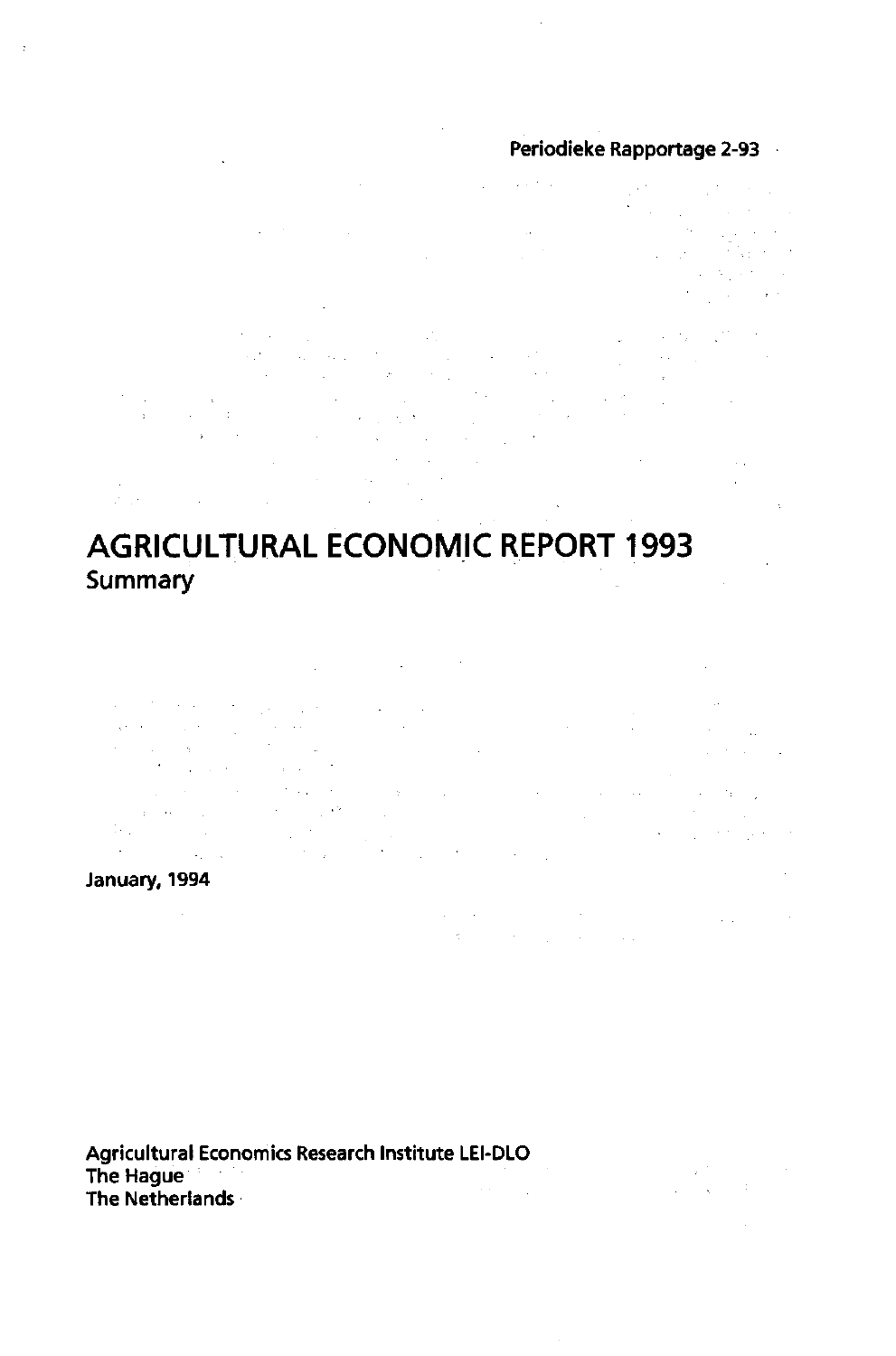#### ABSTRACT/REFERAAT

AGRICULTURAL ECONOMIC REPORT 1993; SUMMARY Bruchem, C. van and I.J. Terluin (ed.) The Hague, Agricultural Economics Research Institute (LEI-DLO), 1994 Periodical Report/Periodieke Rapportage 2-93 ISSN 0924-0764 31 pp. fig., tab.

This Periodical Report offers a summarized overview of the contents of the Agricultural Economic Report 1993 (261 pp.), which is published in Dutch.

A general survey is given of the economic situation of Dutch agriculture and horticulture, mainly for the years 1991, 1992 and 1992/93. Among other subjects, attention is paid to the Common Agricultural Policy, developments in the agricultural production in the world, in the EC and especially in the Netherlands, to some aspects of the structure of Dutch agriculture and to the relation between agriculture and the natural environment. Furthermore, the report deals with the development of rentability, incomes, investments and the financial situation of agricultural and horticultural holdings in the Netherlands.

Agriculture/Agricultural incomes/Agricultural Policy/Agricultural Production/Farm Structure/Netherlands

#### LANDBOUW-ECONOMISCH BERICHT 1993; SAMENVATTING

Deze Engelstalige Periodieke Rapportage vormt een samenvatting van het Landbouw-Economisch Bericht 1993, dat een overzicht geeft van de economische situatie van de Nederlandse land- en tuinbouw, vooral voor de jaren 1991, 1992 en 1992/93. Daarbij wordt onder andere aandacht besteed aan het EG-landbouwbeleid, de ontwikkeling van de landbouwproduktie in de wereld, in de EG en meer in het bijzonder in Nederland en aan enkele aspecten van de landbouwstructuur en de agrarische milieuproblematiek. Voorts wordt ingegaan op de ontwikkeling van rentabiliteit, inkomens, investeringen en vermogenssituatie van de land- en tuinbouwbedrijven.

Landbouw/Landbouwbeleid/Prijspolitiek/Bedrijfsstructuur/Produktie/Bedrijfsuitkomsten/Inkomens/Financiële positie/Nederland

The contents of this report may be quoted or reproduced without further permission. Due acknowledgement is requested.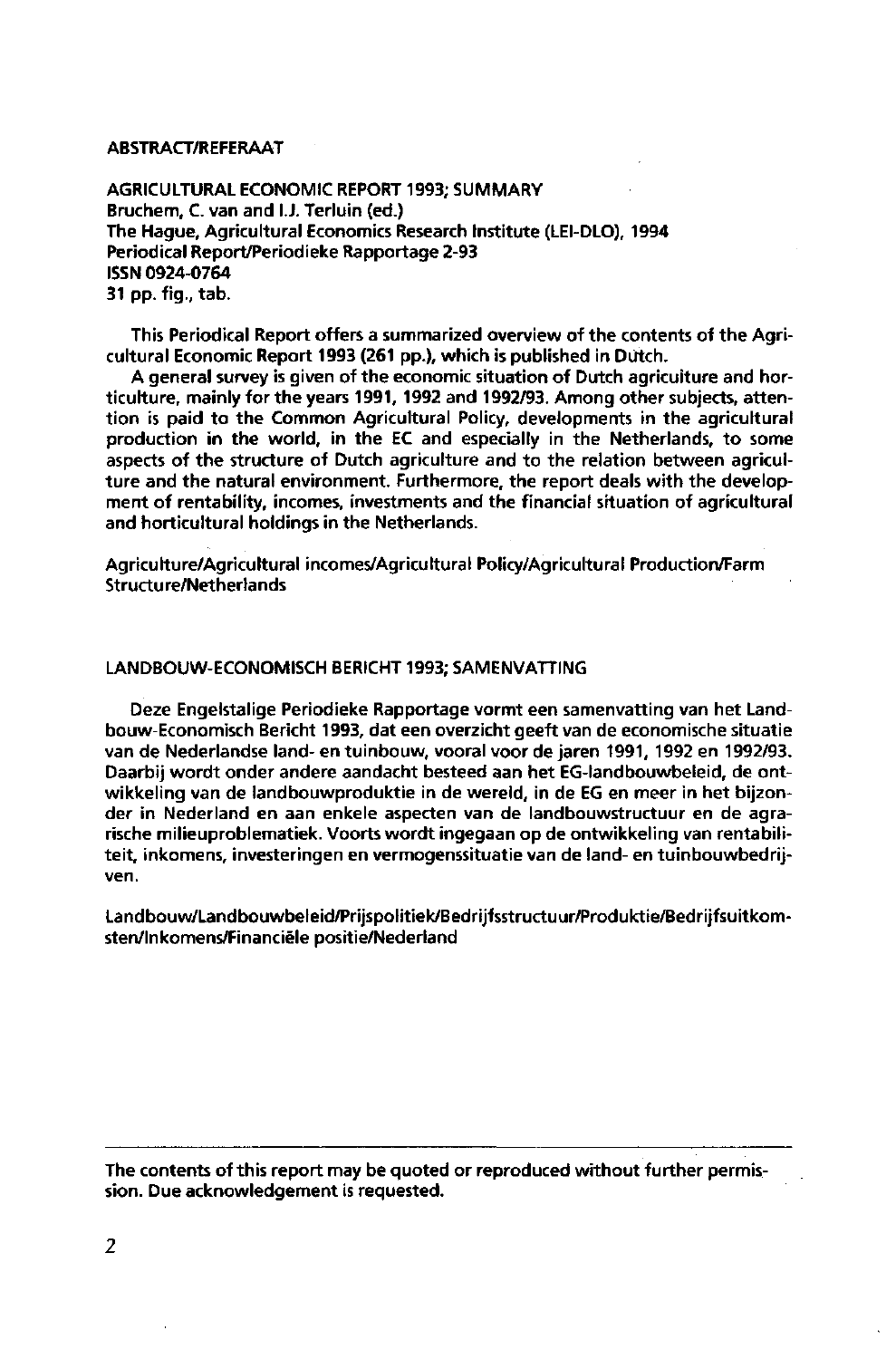# **CONTENTS**

Page

 $\mathcal{L}_{\rm{max}}$ 

| <b>PREFACE</b>                                            | 5  |
|-----------------------------------------------------------|----|
| 1. THE ECONOMIC AND POLITICAL FRAMEWORK                   | 7  |
| 1.1 General economic developments                         | 7  |
| 1.2 European integration                                  | 7  |
| 2. AGRICULTURE IN THE WORLD                               | 9  |
| 2.1 Agricultural production and food supply               | 9  |
| 2.2 Agricultural trade                                    | 9  |
| 2.3 The GATT negotiations                                 | 10 |
| 3. AGRICULTURE IN THE EUROPEAN COMMUNITY                  | 11 |
| 3.1 Production and income                                 | 11 |
| 3.2 Developments in EC market and price policy            | 11 |
| 3.3 Rural, environmental and structural policy            | 12 |
| 4. STRUCTURAL DEVELOPMENTS IN DUTCH AGRICULTURE           | 13 |
| 4.1 Structural developments since 1950                    | 13 |
| 4.2 Development of the number of holdings and workers     |    |
| in past years                                             | 14 |
| 4.3 Land prices and cropping plan                         | 14 |
| 4.4 Developments in livestock farming                     | 15 |
| 5. AGRICULTURE AND THE ENVIRONMENT                        | 17 |
| 5.1 Environmental effects of agricultural production      | 17 |
| 5.2 Shifts in agricultural environmental policy           | 18 |
| <b>6. PRODUCTION AND TRADE</b>                            | 19 |
| 6.1 Production and price formation                        | 19 |
| 6.2 Imports and exports of agricultural products and food | 20 |
| 7. RESULTS OF SECTORS AND HOLDINGS                        | 22 |
| 7.1 Returns and costs of the arable and livestock sector  | 22 |
| 7.2 Returns and costs of horticulture under glass         | 23 |
| 7.3 Results of arable and livestock farms                 | 24 |
| 7.4 Results of horticultural holdings                     | 25 |

 $\label{eq:2.1} \frac{1}{2} \int_{\mathbb{R}^3} \left| \frac{1}{\sqrt{2\pi}} \frac{1}{\sqrt{2\pi}} \frac{1}{\sqrt{2\pi}} \frac{1}{\sqrt{2\pi}} \frac{1}{\sqrt{2\pi}} \frac{1}{\sqrt{2\pi}} \frac{1}{\sqrt{2\pi}} \frac{1}{\sqrt{2\pi}} \frac{1}{\sqrt{2\pi}} \frac{1}{\sqrt{2\pi}} \frac{1}{\sqrt{2\pi}} \frac{1}{\sqrt{2\pi}} \frac{1}{\sqrt{2\pi}} \frac{1}{\sqrt{2\pi}} \frac{1}{\sqrt{2\pi}} \frac{1}{\sqrt{2$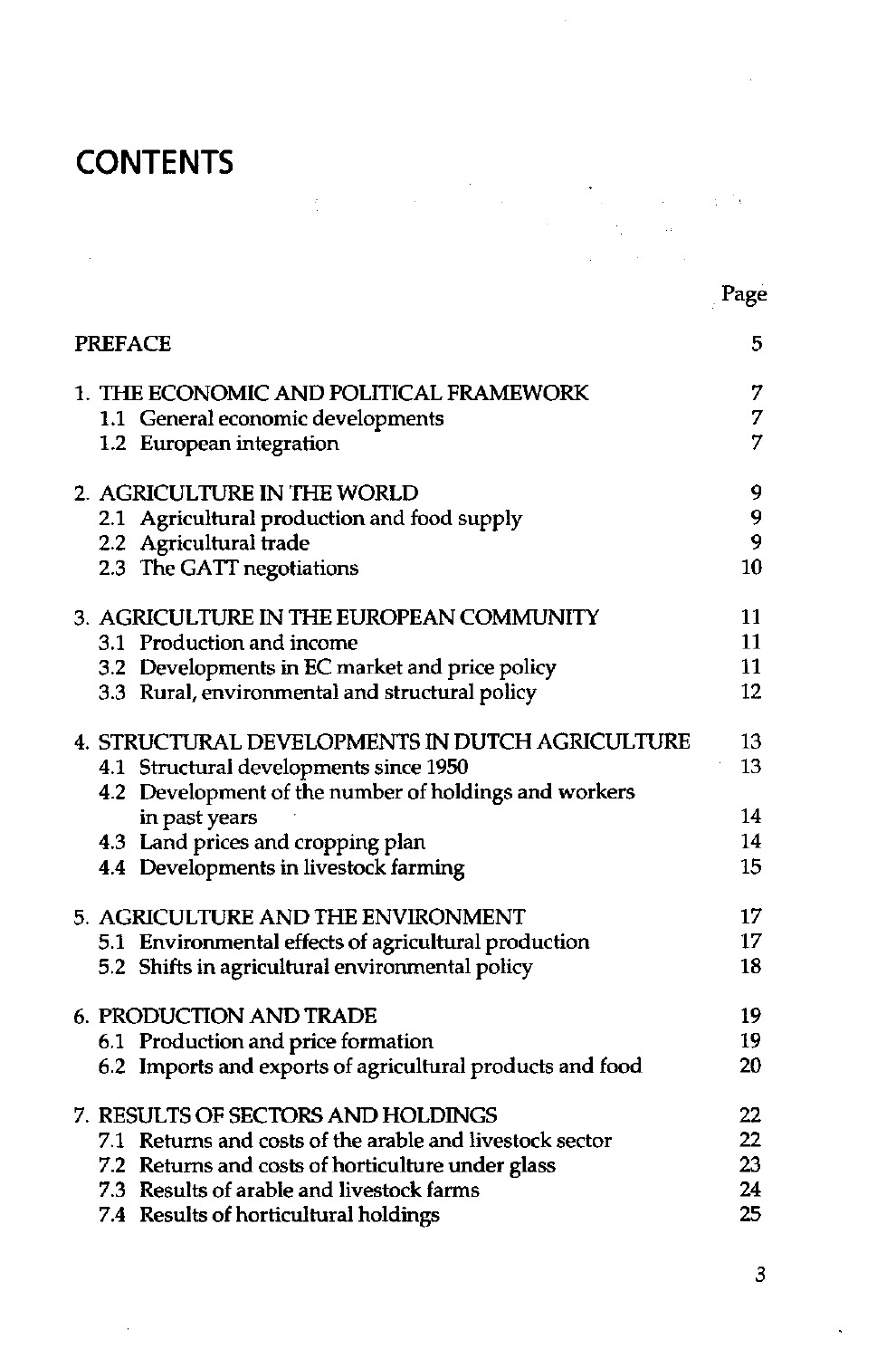|                                      | Page |
|--------------------------------------|------|
| 8. INCOME, FINANCING AND INVESTMENTS | 27   |
| 8.1 Arable and livestock farms       | 27   |
| 8.2 Glasshouse holdings              | 28   |
| <b>ANNEX</b>                         | 31   |

 $\label{eq:2.1} \frac{1}{\sqrt{2}}\int_{\mathbb{R}^3}\frac{1}{\sqrt{2}}\left(\frac{1}{\sqrt{2}}\right)^2\frac{1}{\sqrt{2}}\left(\frac{1}{\sqrt{2}}\right)^2\frac{1}{\sqrt{2}}\left(\frac{1}{\sqrt{2}}\right)^2\frac{1}{\sqrt{2}}\left(\frac{1}{\sqrt{2}}\right)^2.$ 

 $\sim 100$ 

 $\mathcal{L}^{\text{max}}_{\text{max}}$  and  $\mathcal{L}^{\text{max}}_{\text{max}}$  and  $\mathcal{L}^{\text{max}}_{\text{max}}$ 

 $\mathcal{L}^{\text{max}}_{\text{max}}$  and  $\mathcal{L}^{\text{max}}_{\text{max}}$ 

 $\frac{1}{\sqrt{2}}$ 

 $\mathcal{L}(\mathbf{r},\mathbf{r})$ 

 $\mathcal{L}^{\text{max}}_{\text{max}}$ 

 $\mathcal{L}_{\text{max}}$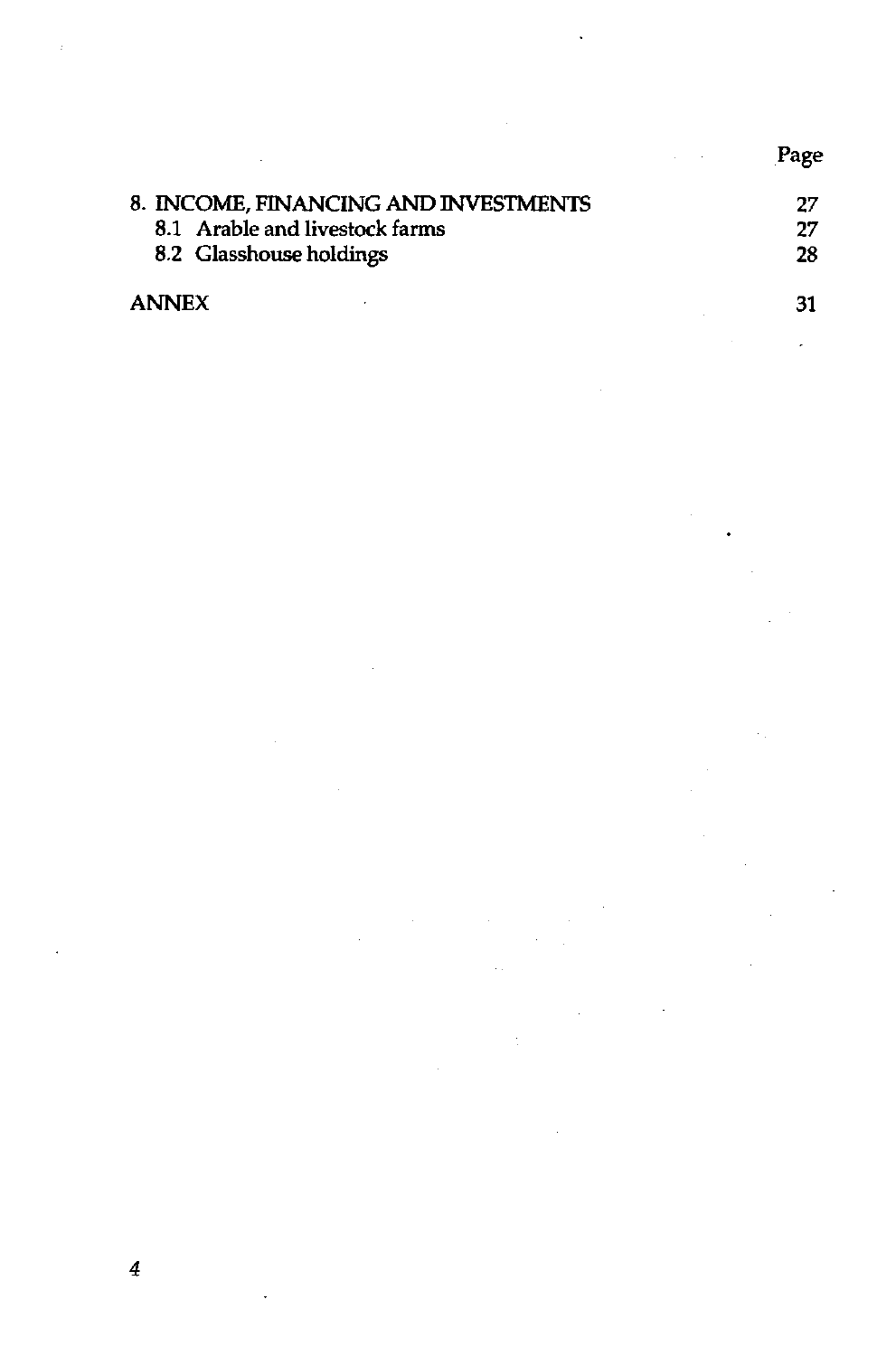### **PREFACE**

The Agricultural Economic Report is an annual publication, offering a global survey of the economic situation of Dutch agriculture and horticulture. This is a summary in English, which is published separately as part of the series 'Periodieke Rapportages' (Periodical Reports). The complete report is available only in Dutch.

The report is based on data and contributions from nearly all divisions of the Institute. The coordination and editorship of the report is in the hands of the General Economics and Statistics Division. The final draft of this issue of the report was concluded in the course of October 1992.

The director.

The Hague, January 1994  $\angle$  L.C. Zachariasse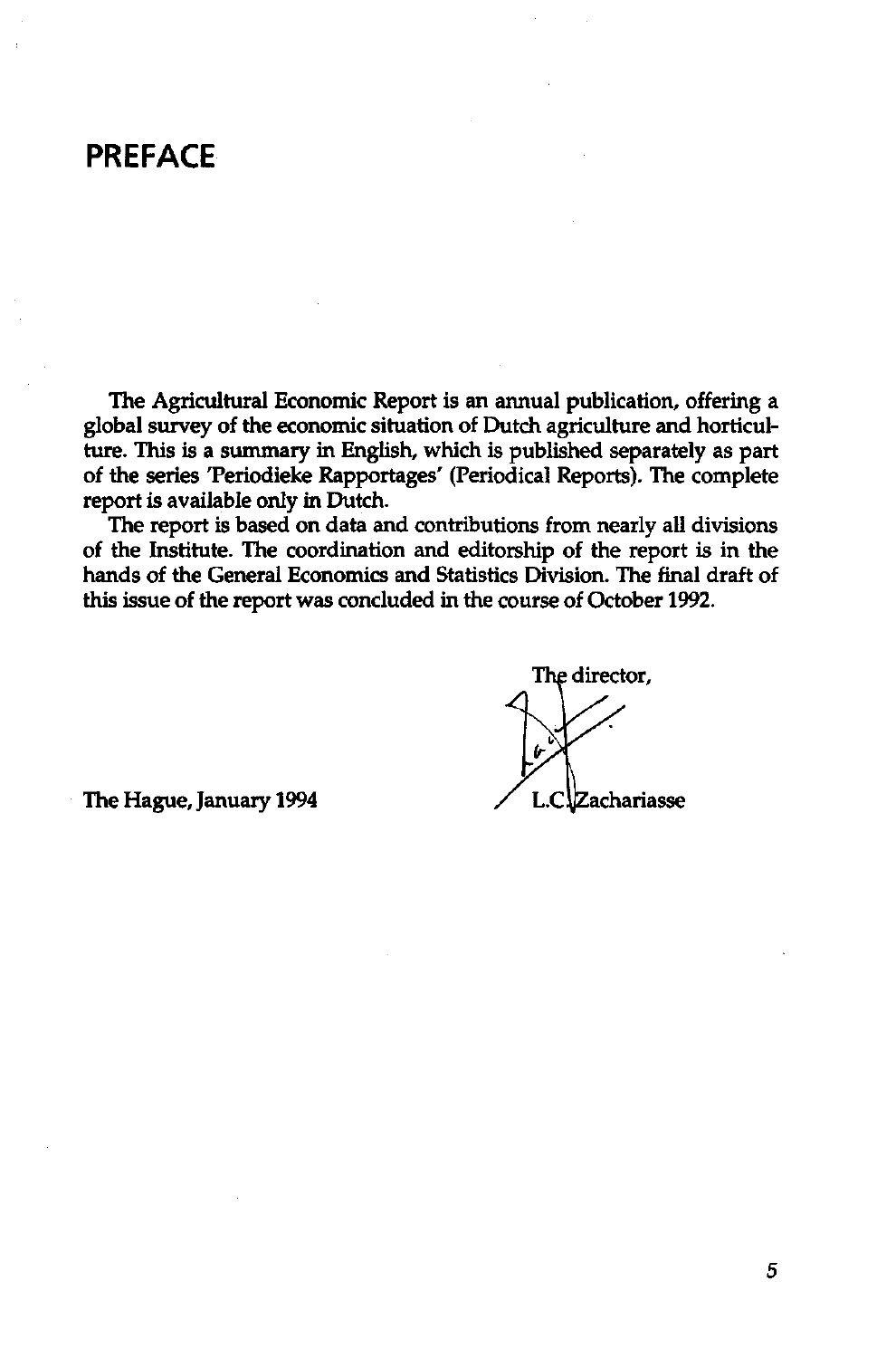### **1. THE ECONOMIC AND POLITICAL FRAMEWORK**

 $\hat{\mathcal{L}}_{\text{max}}$  and  $\hat{\mathcal{L}}_{\text{max}}$  and  $\hat{\mathcal{L}}_{\text{max}}$ 

#### **1.1 General economic developments**

Economic growth in the OECD countries in 1992 was approximately 1.5%, which meant a limited cyclical recovery after the very slight growth of 0.7% in the preceding year. Because of the slow economic growth unemployment in the OECD area rose from over 6% of the working population in 1990 to nearly 8% in 1992. The inflation rate displayed a drop from 4.5% in 1991 to 3.3% in 1992.

The growth in the Dutch economy, which in 1991 worked out at about 2%, fell back in 1992 to 1.4% and, according to the expectations of the Central Planning Bureau, will be nil in 1993. In connection with this smaller growth, the expansion of the number of jobs in 1992 was confined to some 44,000, which is only half of the average annual rise between 1985 and 1991. The number of job-seekers therefore fell slightly in 1992. Inflation, which was caused above all by a rise in wage costs and by government measures, was 3.3% in 1992, and thus the same as the year before.

#### **1.2 European integration**

According to the EC Commission, 1992 was a 'pivotal year' for European integration. In February the Treaty on the European Union was signed in Maastricht and was ratified in the course of the year by ten member states. Not until a number of exceptions to the Treaty had been made for Denmark did ratification by that country and the United Kingdom follow. Agreement was also reached on the financial side of integration. A major element in this is raising the ceiling of the total EC budget from 1.20% of the Gross Domestic Product of the Community in 1992 to 1.27% in 1997. Disappointments for European integration were the monetary unrest, the resultant collapse of the European Monetary System and the sharp depreciation of some currency values that followed.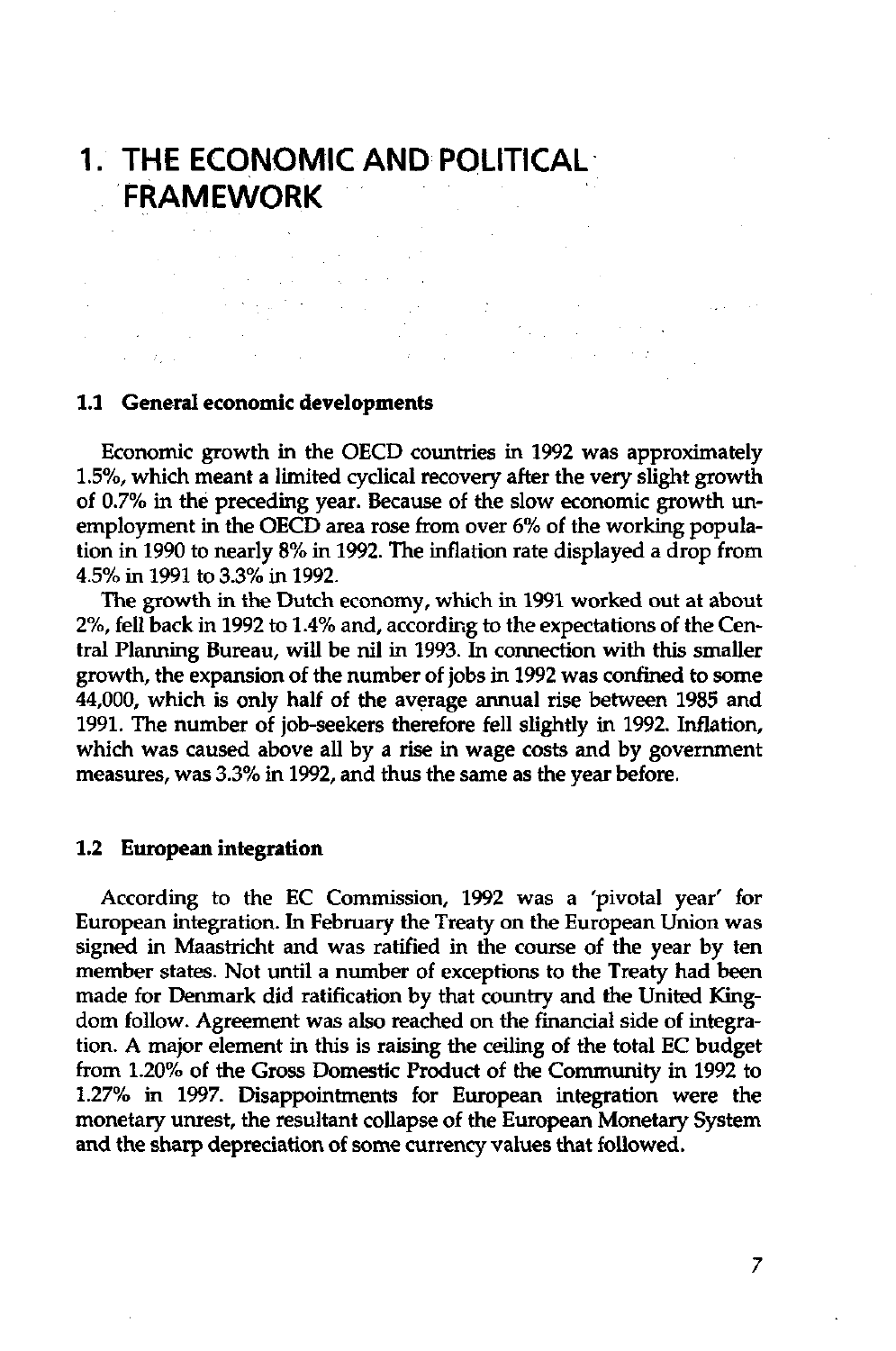Besides the further integration, important steps were also taken towards enlargement of the Community. In May 1992 an agreement on the European Economic Area was concluded between the EC and the EFTA countries. The cooperation between the EC and the East European countries was confirmed by a number of trade and cooperation agreements. Meanwhile accession negotiations are underway with Austria, Sweden, Finland and Norway. For the agricultural sector in these countries accession will lead to a far-reaching process of adjustment, because their agricultural policy must be aligned with that of the Community on various points.

8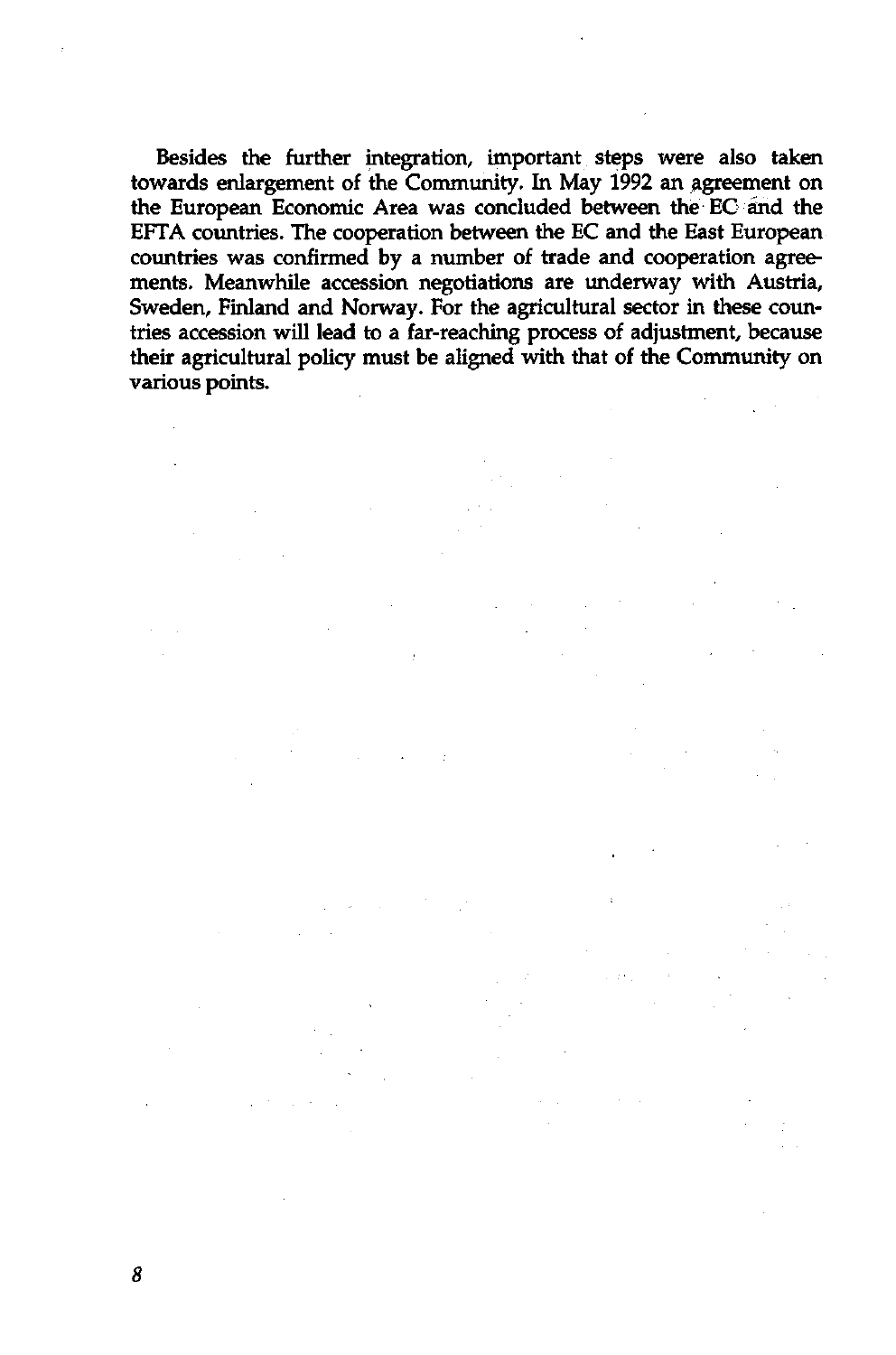# **2. AGRICULTURE IN THE WORLD**

 $\sim 10^{-10}$ 

#### **2.1 Agricultural production and food supply**

After the stagnation in 1991 the volume of world food production rose again in 1992 by 1%. The growth was accounted for entirely by the developing countries (+2%), since the developed countries stabilized their food production. Above all the world production of cereals, sugar, root crops, fruit, pigmeat and poultrymeat rose, while that of milk, beef and fibre crops fell. Since the beginning of the sixties total world food production has been more or less doubled. As a result of the strong growth of the world population the rise in food production per head was confined to approximately 15%. The strongest increase in food production per head occurred in South and South-east Asia; conversely, food production in Africa barely changed. In the eighties the quantity of calories available per head in the developing countries incidentally increased less quickly than in the sixties and seventies. The principal bottlenecks in and threats to food production in the coming decades are the limited availability of new farmland, erosion, desertification and shortage of irrigation water.

 $\mathcal{L}^{\text{max}}_{\text{max}}$  and  $\mathcal{L}^{\text{max}}_{\text{max}}$ 

 $\label{eq:1} \begin{split} \mathcal{F}^{(1)}_{\text{max}}(t) & = \mathcal{F}^{(1)}_{\text{max}}(t) \,, \end{split}$ 

#### **2.2 Agricultural trade**

The volume of world trade in agricultural products grew in 1992 by some 6.5%, which is somewhat more strongly than the 5% in the year before. Larger cereal imports by China and the former Soviet Union made a major contribution to this growth. World market prices fell by 5% in 1992, thus continuing the declining trend of the three previous years. With regard to the world trade in agricultural products four important developments have been going on in recent years. In the first place trade blocs have been formed in Europe and in North America, where the USA, Canada and Mexico have decided on a free-trade association (NAFTA). In the second place, the upheaval in the former Eastern Bloc may lead in the somewhat longer term to a larger supply of agricultural products from these countries. In the third place there is growing attention to the relation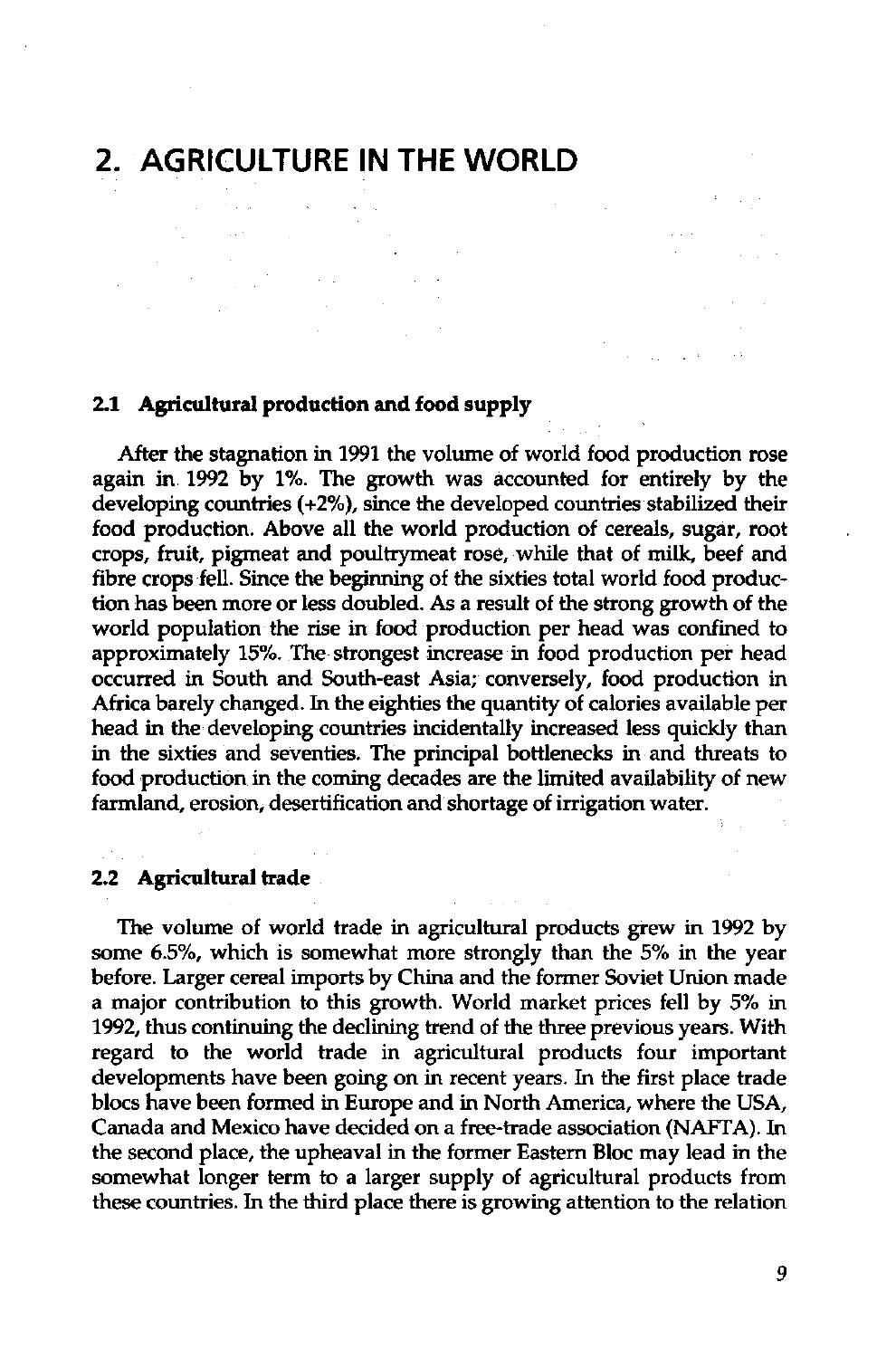between trade and environment. The need to arrive at a more sustainable development may be accompanied by a slackening in the growth of agricultural world trade. The discussions on agricultural trade and environment concern above all the energy-devouring transport of products, the moving of minerals in raw materials for feed and in fertilizers, and trade policy. With respect to the environment a liberalization of trade may imply among other things a more efficient use of raw materials and extensification, but on the other hand it may lead to the disappearance of agriculture from some areas.

#### **2.3 The GATT negotiations**

In the fourth place the GATT negotiations will affect agricultural world trade. At the end of November 1992 the EG and the USA concluded the Blair House agreement, in which arrangements were made for reduction of internal support and export subsidies, widening access to the market, tariffication, rules and standards in the veterinary and phytosanitary fields and restriction of the area of oilseeds in the EC. According to the EC Commission, the obligations of the Blair House agreement require no efforts that go any further than the 'Mac Sharry reform'. The most important consequence of the agreement may be that the EC can no longer pass the growing disequilibrium on the internal market on to the world market by supplying ever more export subsidies. The expectations with regard to the volume effects of reducing export subsidies on EC agriculture differ somewhat. It is asserted that through the agreement the fluctuations in prices on the world market will weaken, whereas they will increase in the EC and EFTA countries. The agreement will yield different results for the various parts of the Dutch agricultural sector: for example horticulture (under glass) seems to get new chances to expand exports, but on the other hand exports of dairy products - and above all of cheese - to non-EC countries must be considerably cut back.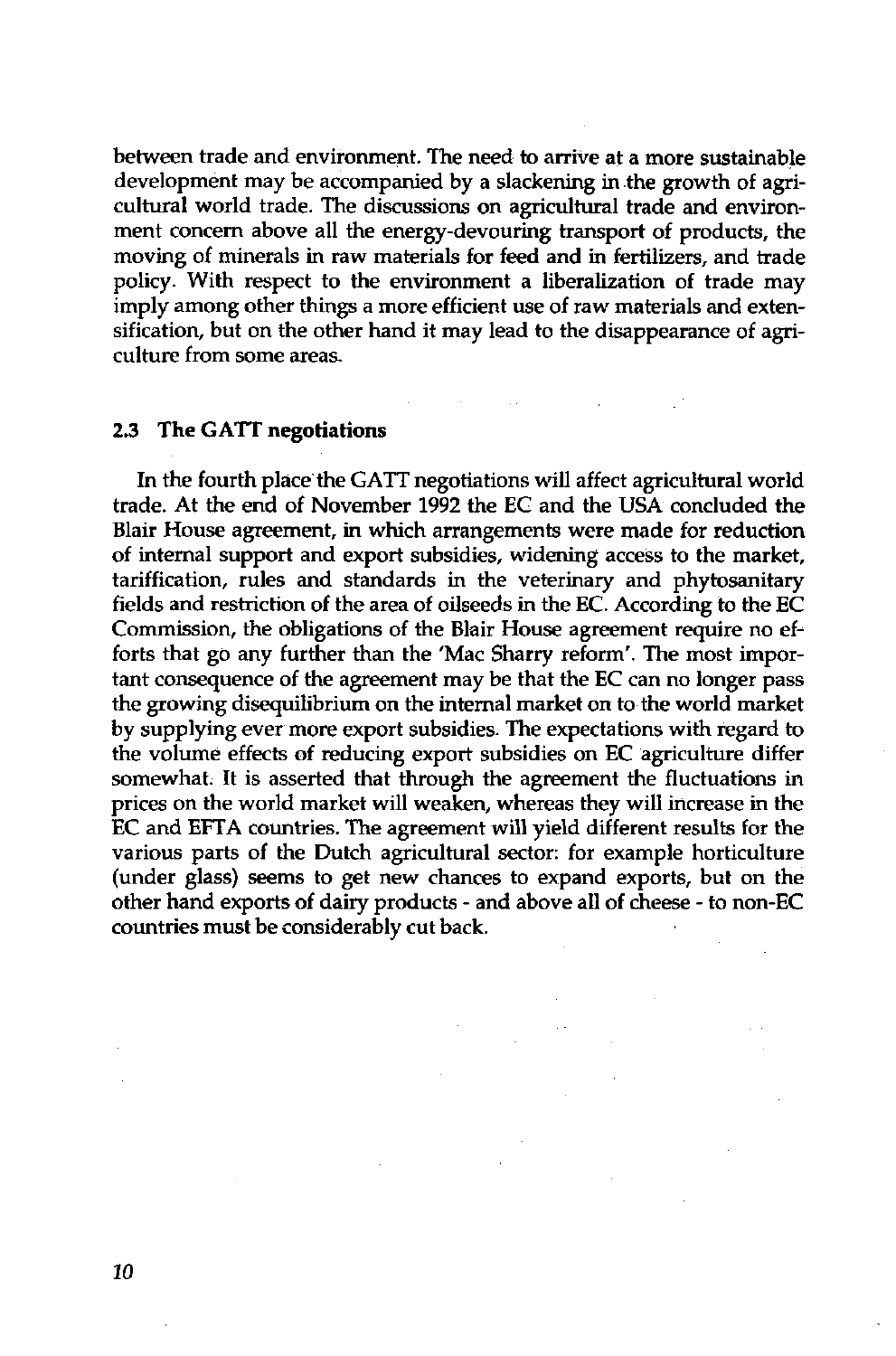### **3. AGRICULTURE IN THE EUROPEAN COMMUNITY**

#### **3.1 Production and income**

The volume of agricultural production in the EC grew in 1992 by 3%, which was the greatest increase since 1984. The growth was largely accounted for by crop production (+5%); the rise of animal production was confined to 0.5%. The volume of the purchased means of production was at practically the same level in 1992 as in 1991, although above all fertilizers (-5%) and pesticides (-4.5%) displayed sharp falls. The prices of agricultural products, which in 1991 had still risen by 2%, fell in 1992 by some 4.5%. In real terms the drop in price was approximately 9%, which was the strongest decline since the start of EC agricultural policy. Family farm income per family worker fell in 1992 in nominal terms by nearly 2% and in real terms by over 7%. The strongest real decline occurred in Denmark (-53%), followed by the Netherlands (-21%) and Spain (-18%).

#### **3.2 Developments in EC market and price policy**

The expenditure on EC market and price policy fell somewhat in 1992, after it had risen sharply (+10%) in 1991. This piece of good fortune was the result of a somewhat higher dollar rate and a considerable drop of nearly 30% in dairy expenditure. Conversely, the expenditure on among others cereals, oilseeds and fibre crops increased. The decisions on the institutional agricultural prices for 1992/93 practically amounted to a nominal freezing of the support-price level. In ecu the increase amounted to 0.1% and in national currencies on average to 0.3%. For 1993/94 it was again decided to freeze the support prices. Through the agromonetary developments the support prices in national currencies have on average, however, been raised by more than 8%.

In May 1992 the agricultural ministers adopted the 'Mac Sharry reform' of EC market and price policy. With the aid of the European Community Agricultural Model (ECAM) the possible effects of this reform have been estimated. According to this study the policy adjustments will not lead to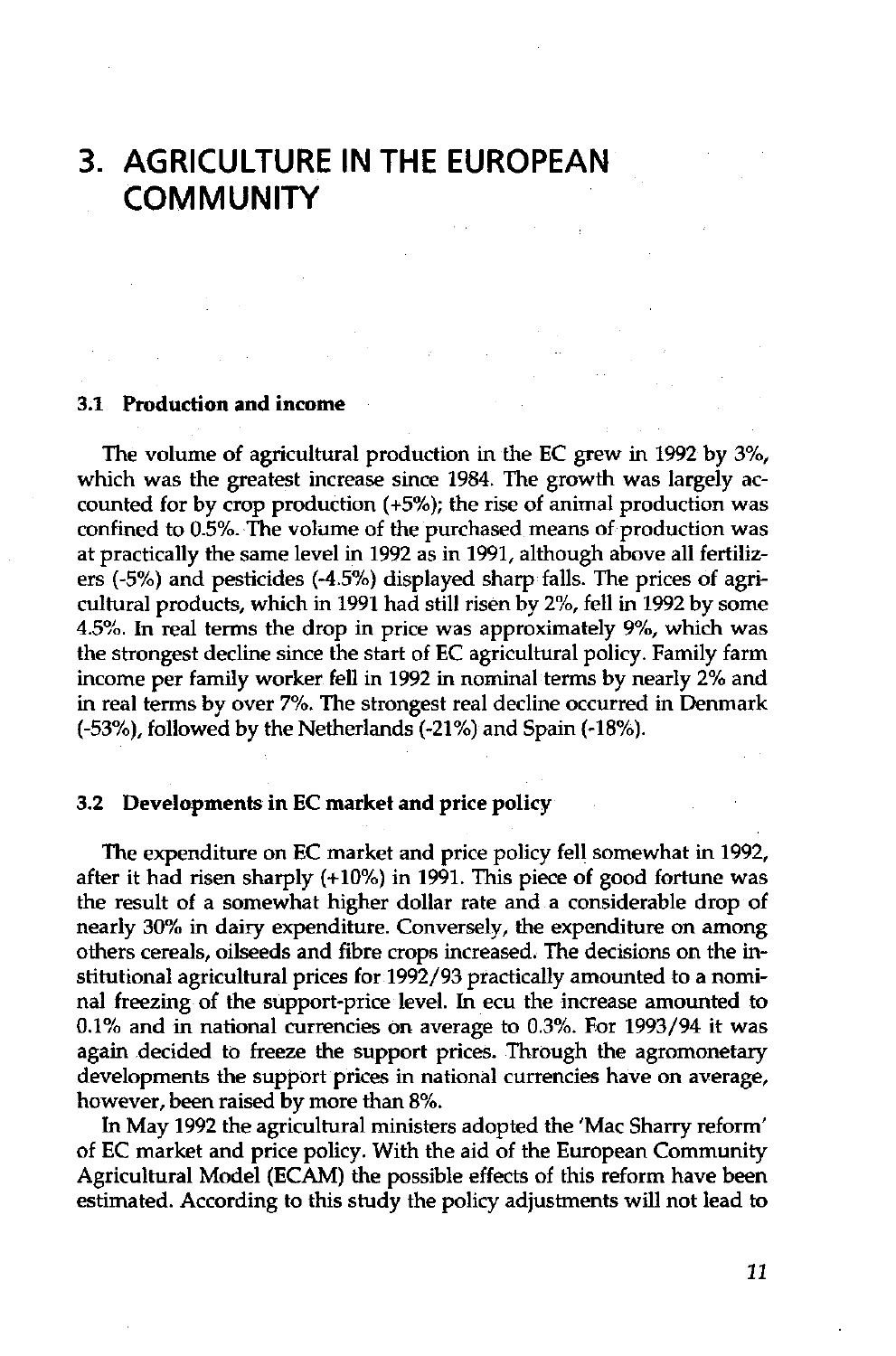a complete disappearance of the existing surplus of beef. A further adjustment of beef policy, such as a reduction in the number of animals qualifying for a premium, further restrictions on intervention, and/or price reductions, is therefore to be expected. For the dairy sector the ECAM study concludes that the EC export surplus of butter will disappear and that the export balance of other dairy products will be considerably reduced. No account has been taken here on the increase in the milk quota by two million tons, on which the agricultural ministers have meanwhile decided. The export surplus on the cereal market will have completely disappeared by 1996, according to the ECAM study, and in the years thereafter the EC is even expected to become a net cereal importer. This switch is the result of a reduction in area, a lower production per hectare and a rise in the consumption of cereals in feeding stuff. According to other studies, in which it is assumed that the yields per hectare will barely fall, the export surplus on the EC cereal market continues to exist however. The ECAM study expects that the incomes for the European agricultural sector as a whole will hardly change on balance and that the expenditure on the EC market and price policy in 1996 will be about six billion ecu higher than in 1992.

#### 3.3 **Rural, environmental and structural policy**

Under the decision of the European Council at the end of 1992 the financial resources of the structural funds are to be expanded from 18.1 billion ecu in 1992 to 27.4 billion ecu in 1999. The main emphasis of EC structural policy falls on the regions with a lag in development. The agricultural structure and the physical planning of rural regions will be affected by the package of measures accompanying the Mac Sharry reform, which consists of regulations for early retirement, environmental management and afforestation. In 1987-1989 some 1.1 million of European farmers received compensatory allowances under the Less Favoured Areas Directive, which means that only a quarter of all farms in these areas uses the scheme. Especially in the southern member states participation is low. As part of the voluntary set-aside scheme about 1.7 million of hectares were taken out of production in the period 1988-1992, which corresponds to 5% of the area under cereals in the EC. According to the ECAM study this percentage will rise to some 10% as a result of the Mac Sharry reform.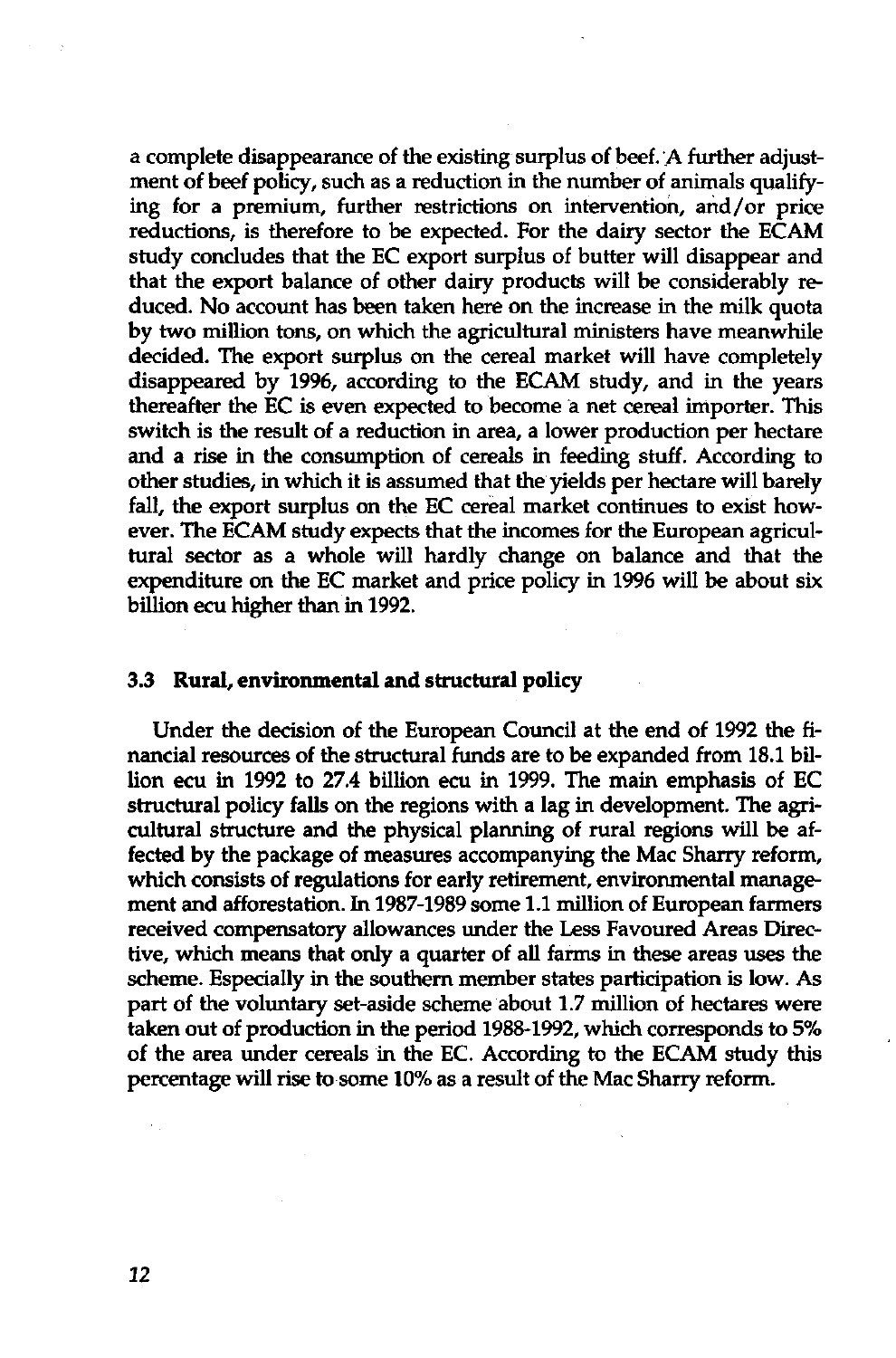# **4. STRUCTURAL DEVELOPMENTS IN DUTCH AGRICULTURE**

#### **4.1 Structural developments since 1950**

The structure of the Dutch agricultural sector has undergone far-reaching changes in the past four decades. The total volume of labour input fell between 1950 and 1990 by nearly 60% and the number of holdings by over 60% (Table 4.1). In the fifties the average number of work units per holding fell, but from the mid sixties onwards it increased again. This was above all affected by the strong increase in scale in horticulture under glass.

On estimate the amount of capital more or less doubled in the years 1950-1990 and the volume of purchased goods and services increased nearly fivefold, whereas the area of land was reduced by 15%. The volume of all inputs together increased by about a quarter. Per holding there is nowadays over twice as much land and five times as much capital present as forty years ago.

|                                    | Unit        | 1950  | 1960  | 1970  | 1980  | 1990  |
|------------------------------------|-------------|-------|-------|-------|-------|-------|
| Number of holdings                 | x 1,000     | 315   | 284   | 185   | 145   | 125   |
| Volume of labour input             | 1,000 AWU*) | 550   | 437   | 297   | 260   | 226   |
| Utilized agricultural area         | x 1.000 ha. | 2,328 | 2.317 | 2.143 | 2.020 | 2.006 |
| <b>Volume of capital</b>           | index       | 97    | 100   | 125   | 173   | 190   |
| Volume of non-factor input         | index       | 53    | 100   | 160   | 240   | 255   |
| Volume of gross production         | index       | 71    | 100   | 145   | 219   | 295   |
| Labour force                       | AWU/holding | 1.75  | 1.54  | 1.61  | 1.79  | 1.81  |
| Farm size                          | ha./holding | 7.4   | 8.2   | 11.6  | 13.9  | 16.0  |
| Volume of production per holding   | index       | 64    | 100   | 222   | 426   | 660   |
| Volume of capital per holding      | index       | 84    | 100   | 190   | 339   | 430   |
| Volume of production per ha.       | index       | 71    | 100   | 153   | 251   | 340   |
| Volume of non-factor input per ha. | index       | 53    | 100   | 170   | 275   | 295   |

*Table 4.1 Structural developments in Dutch agriculture and horticulture, 1950-1990* 

*\*) AWU* = *Annualwork unit.*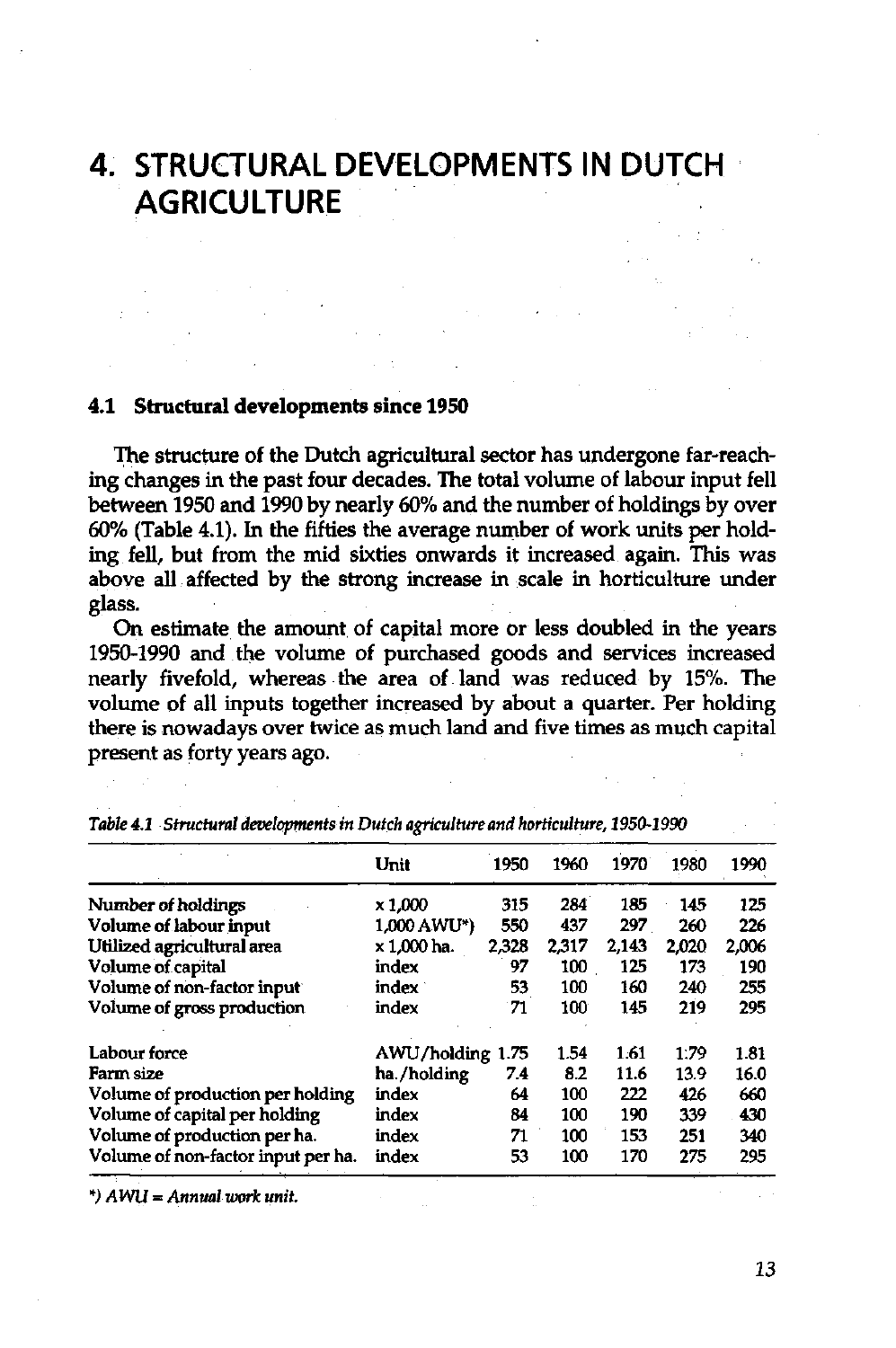The total volume of production around 1990 was about four times that in 1950. The volume of production per holding and per worker grew tenfold in that period and the production per hectare five times. The latter is largely bound up with the expansion of intensive livestock farming and horticulture (under glass).

In the eighties the volume of production increased on average by 2.5% per year, as against nearly 4% per year in the three decades before. This slackening is partly connected with the milk quota system. Because the amount of non-factor input per unit of output clearly fell in the eighties, the development of net productivity was still rather favourable.

### **4,2 Development of the number of holdings and workers in past years**

In May 1992 nearly 93,400 full-time holdings were registered in Dutch agriculture and horticulture besides more than 26,700 part-time farms. The number of full-time holdings was 3% smaller than the year before and the number of part-time farms 1.5% larger. The number of specialized dairy farms, which had fallen rather strongly in the period 1984-1991, displayed an increase from 1991 to 1992, above all as the result of changes in farming type. The arable farms and the pig and poultry farms fell more quickly in number in 1991-92 than in earlier years.

The total number of workers in the agricultural sector in May 1992 was nearly 291,000 and proves to have hardly fallen any further in recent years. The latter is the result of a clear reduction - on average 1.5% per year in the period 1983-1992 - in the number of workers on arable and livestock farms on the one hand and an increase of 2% per year on horticultural holdings on the other. An obvious shift from family labour to non-family labour is also becoming apparent: the number of family workers fell in the period indicated by 1.5% per year, whereas the number of non-family workers increased by 4.7% per year. The latter related particularly to horticulture, where in ten years' time nearly 19,000 full-time or part-time jobs were added and meanwhile about half the labour deployment consists of non-family workers. Of the total number of nearly 43,700 non-family workers in horticulture, two third works in horticulture under glass. On average 2.8 regular non-family workers were employed on each glasshouse holding.

#### **4.3 Land prices and cropping plan**

In 1992 land prices were in general somewhat higher than in 1991 and have been in recent years somewhat above the average level of the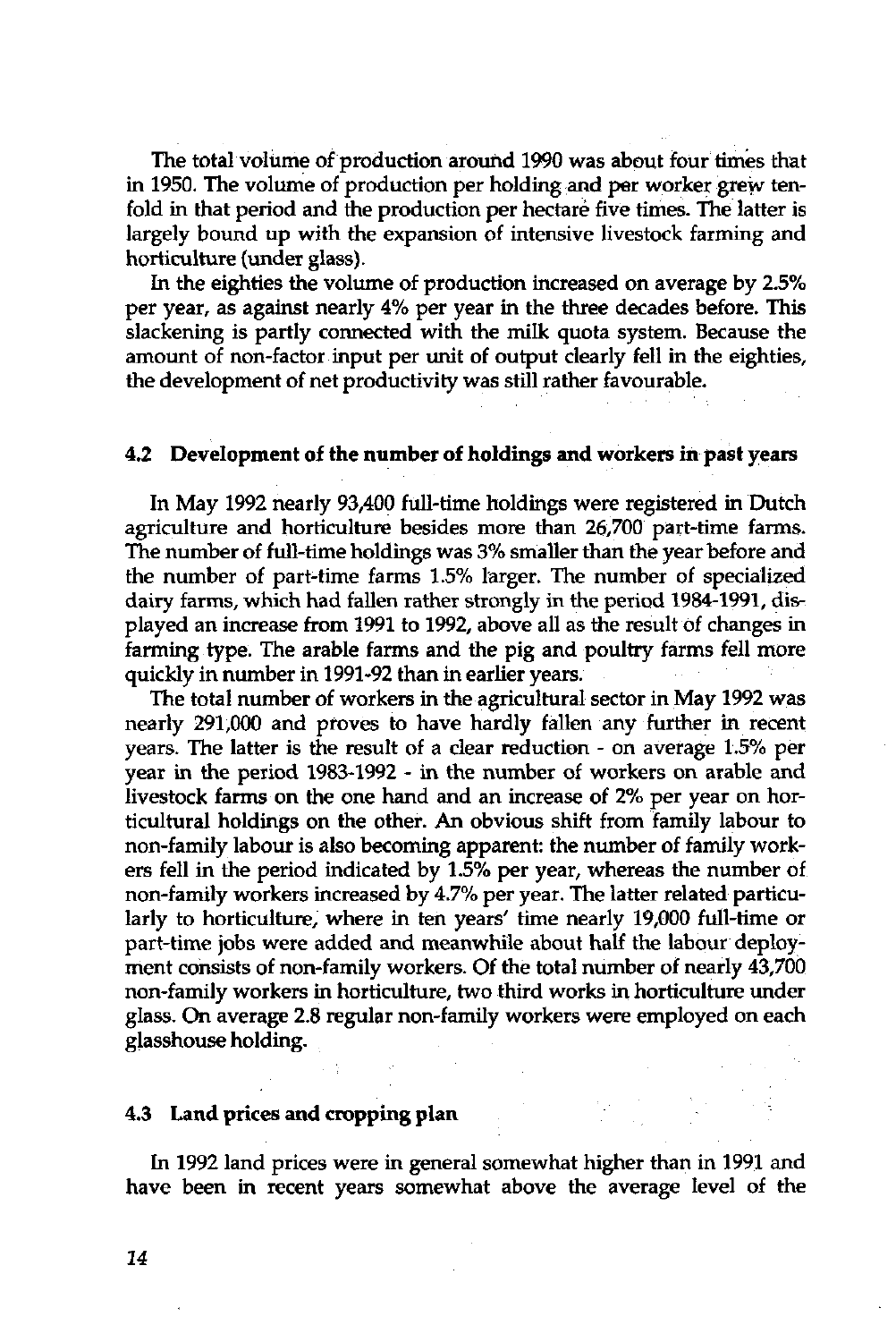eighties. From one region to another there are big differences in land prices. Thus the prices for unlet arable land varied in 1992 from 22,000 to 23,000 guilders per hectare in the arable regions in the north of the country to over 60,000 guilders per hectare in Twente and in certain parts of North Brabant.

The big regional differences in land prices are largely attributable to differences in the family farm income measured per hectare. This relates not only to the family income in the past year, but also to that of the years before. In addition the manure legislation tends to increase the price of land, especially in the regions with a large manure surplus. In 1992 about 30,000 hectares of agricultural land changed hands, which amounts to 1.5% of the total agricultural area. In 1991 this 'land mobility' was approximately 2%.

The total registered area of agricultural land in May 1992 was hardly less than in the year before. The area of grassland again decreased by 16,000 hectares, resulting in a total reduction since the introduction of the milk quota system of about 116,000 hectares. However, over half of this decline was compensated for by growth of the area under fodder crops (almost entirely green maize). The area under cereals was again smaller in 1992 than in the year before and the area under sugarbeet and pulse crops has likewise shrunk. The above was accompanied by an increase in the area under potatoes, which meanwhile covers more than 30% of the total area of arable farming, as against less than 25% in 1970.

The area under field vegetables has steadily increased in recent years, above all on arable farms. Meanwhile only a quarter of the area under these crops is located on specialized field vegetable holdings. The area under flower bulbs and that for horticulture under glass has increased by about 15% since 1984 and the area covered by tree nurseries by no less than 45%. The fruit-growing area fell somewhat from 1984 to 1988, but since then has displayed a modest recovery.

#### **4.4 Developments in livestock farming**

The volume of cattle farming became gradually less in the first years after the introduction of milk quotas in 1984, but has stayed more or less stable in recent years. The number of dairy cows fell in that period by 30%, but the number of beef cattle has more than doubled. From 1984 to 1989 the average number of dairy cows per farm gradually fell from 42.4 to 39.2, but since then it has increased again to 41.3 in 1992. The average number of fatting calves per holding rose in 1984-1992 from 230 to 285.

The number of animals in pig farming has continued to increase in recent years, despite the steadily tightening environmental regulations, al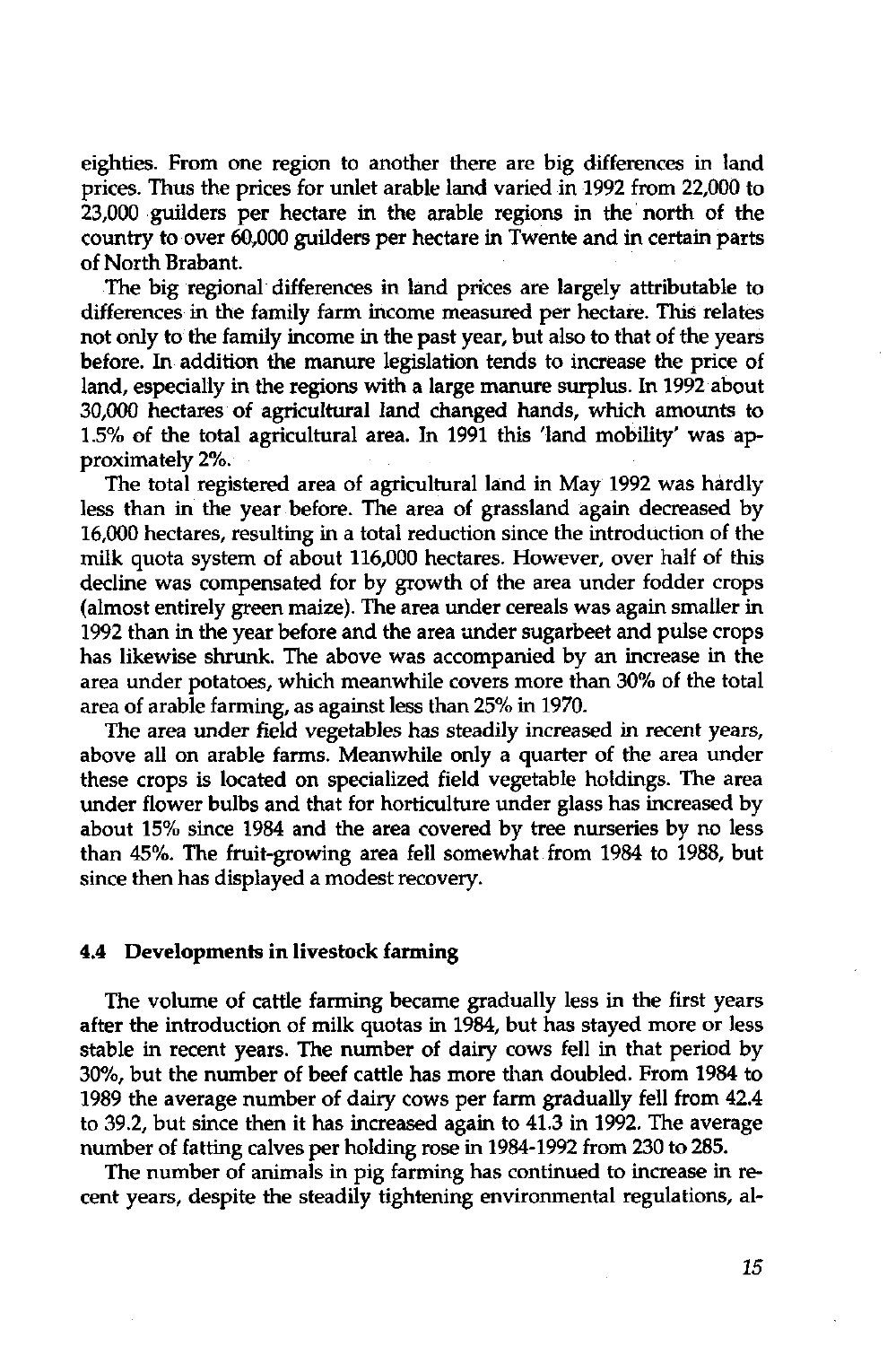though the growth was much weaker than the 25% in the period 1984- 1988. The number of pig farms has fallen by a quarter since 1984 and the average number of pigs per farm rose from 306 in 1984 to 525 in 1992. The scaling-up process in this sector is expected to continue in the years to come, particularly in the breeding sector.

In past years poultry fattening showed fairly strong growth under the influence of the until recently favourable results. The number of farms with table chickens has risen by 10% since 1984 and the number of table chickens by nearly 35%. The number of farms in the laying sector fell in 1984-1992 from over 4,500 to over 3,200. This was accompanied by a growth in the number of laying hens.from 31 million to 34 million, whereby incidentally stabilization has been occurring in recent years.

The developments in livestock farming in past years led on balance to a greater livestock density on the farms with a small area of land. The share of the concentration areas in the total livestock population has not decreased as a result.  $\mathbb{Z}_2$ ψŪ,

 $\Delta \sim 100$ 

بالها

فيتقرآ والمتقاطع والمرادي

 $\frac{1}{2} \left( \frac{1}{2} \frac{d^2}{dx^2} + \frac{d^2}{dx^2} \right)$  ,  $\frac{d^2}{dx^2}$  $\mathcal{A}=\{x_1,\ldots,x_n\}$  , where  $\mathcal{A}=\{x_1,\ldots,x_n\}$  ,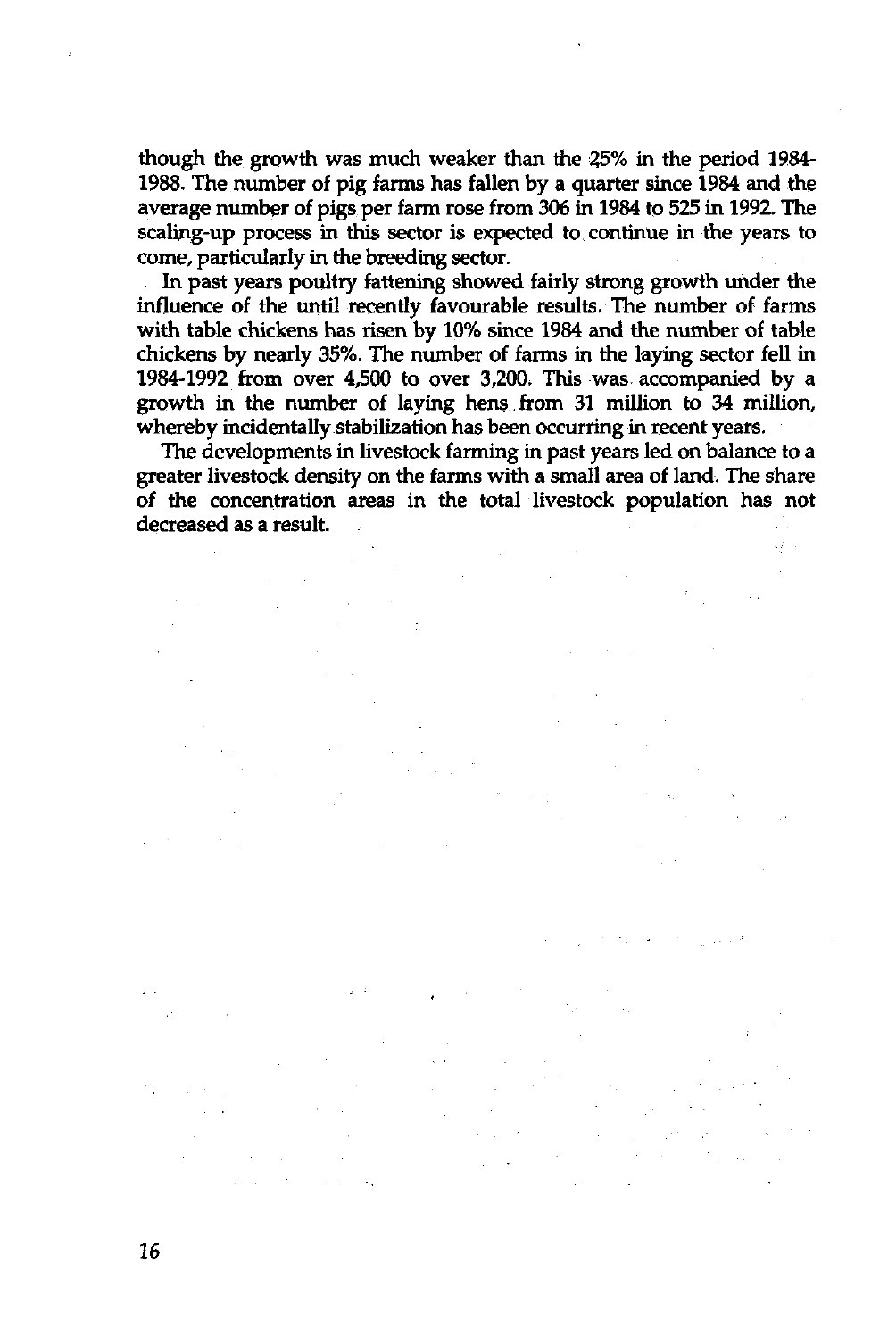### **5. AGRICULTURE AND THE ENVIRONMENT**

#### **5.1 Environmental effects of agricultural production**

The share of the Dutch agricultural sector in the various forms of environmental pollution differs greatly. Concerning the damage to the ozone layer and the mountain of waste, for example, its share is only slight, but in acidification, overfertilization and in the use of pesticides it is relatively large. In recent years the agricultural sector has been making clear progress in driving back certain aspects of environmental pollution. This applies for instance to ammonia emission, which was reduced by over 30% between 1985 and 1992. The national surplus of nitrogen has since then fallen by 20-25% and that of phosphate by nearly 15%. The use of pesticides has decreased by about one quarter. Conversely, emissions of  $CO<sub>2</sub>$  - 80% of which are caused by horticulture under glass - are still on the increase.

The question is if the reduction in the environmental burden by the agricultural sector is proceeding quickly enough to meet the objectives set by the government for the year 2000. As regards the permissible phosphate loss per hectare - which has not yet been definitively fixed, but in any case will be less than half of the present loss - a much more rapid drop is required than in past years.

Actualization of the - as yet very provisional - objective regarding the acceptable nitrogen losses does not seem impossible, but still requires a considerable effort. For ammonia emission there is a reduction objective of 50% in 2000 in relation to 1980, which in view of the developments in past years will in fact be achieved. For the further-reaching objectives for after 2000, which will result in much higher costs, this is considerably more difficult. The objective for  $CO<sub>2</sub>$  emission - a 5% drop in relation to 1990 - will certainly not be attained if the trends of past years continue. If the reduction of the use of pesticides continues up to 2000 at the rate of the past years the relevant objective - a 50% reduction of use in relation to 1985 will more or less be achieved.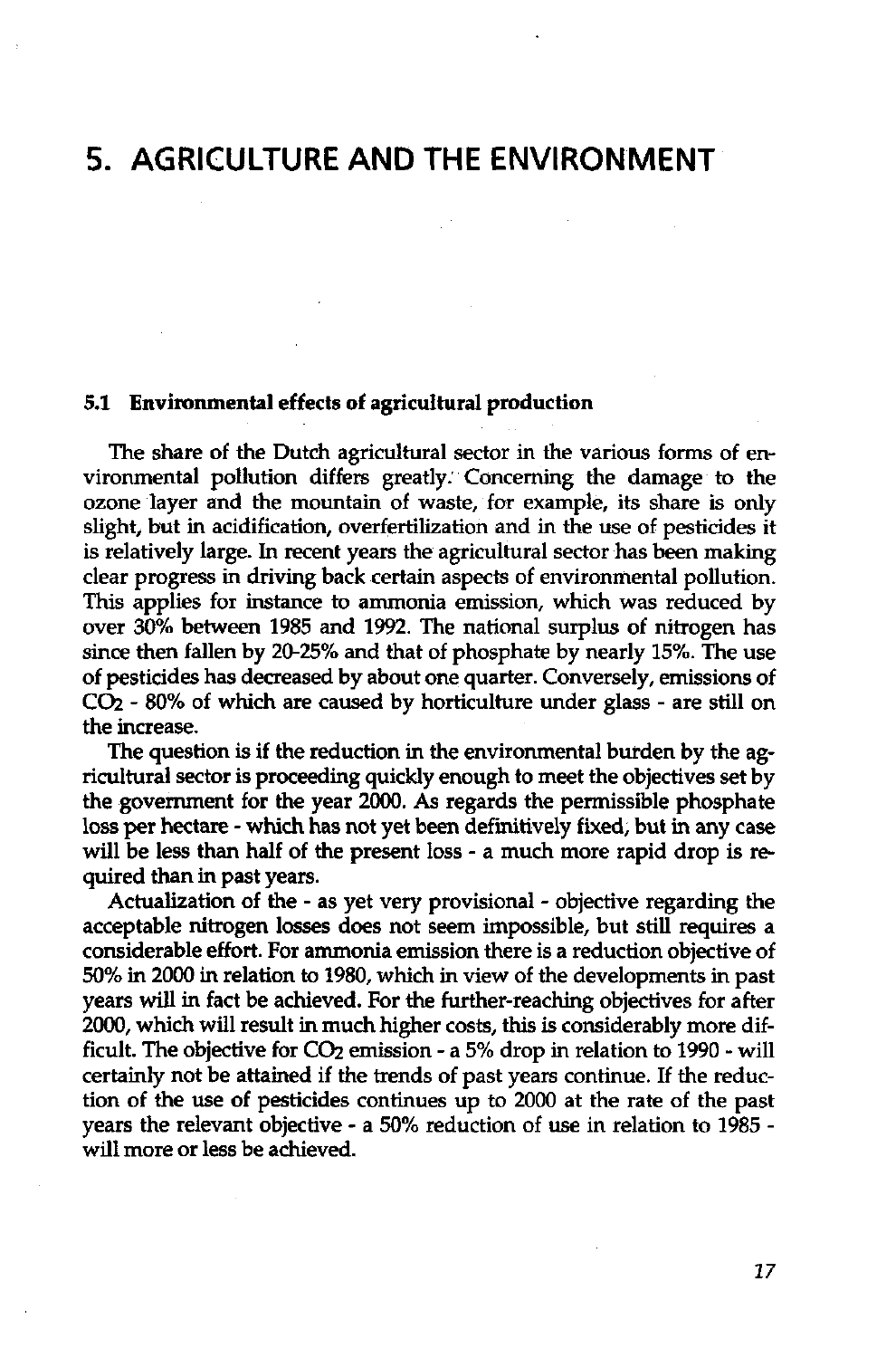### **5.2 Shifts in agricultural environmental policy**

In Dutch agricultural environmental policy a number of important shifts become visible. In the first place more regulations are implemented in which mainly the objectives at the farm level are laid down and which give more freedom in the way and the means wherewith these objectives have to be achieved. In the second place the responsibility is being vested more in farmers and farmers' organizations, whereas government policy is becoming less directly regulatory. In the third place more use is being made of agreements between government and farmers' organizations. In the past year five such covenants were concluded. Finally, more financial instruments are being added to or replacing direct regulations, with particular emphasis on regulatory levies. This approach, which may entail relatively high costs for the agricultural sector, is incidentally still mainly under discussion. It seems that the first concrete application will take place in minerals policy, where 'mineral accounting' is to become the central policy instrument in the future. It is intended to impose high levies on the mineral surplus at farm level which will be established by means of this mineral accounting. From various studies can be derived, that a levy on the mineral surplus is not a panacea, but is more effective than other forms of levies. It is fairly generally expected that above all ammonia policy will lead to a contraction of the number of animals, notably in the concentration areas. Opinions differ sharply about the extent to which this number will (have to) contract. For that reason the estimates regarding the size of the manure processing capacity necessary in the future are also very diverse. Manure processing, which is regarded as the finishing touch to manure policy, seems to become rather expensive for the livestock farmers, above all on account of the disappointing returns on the manure granules.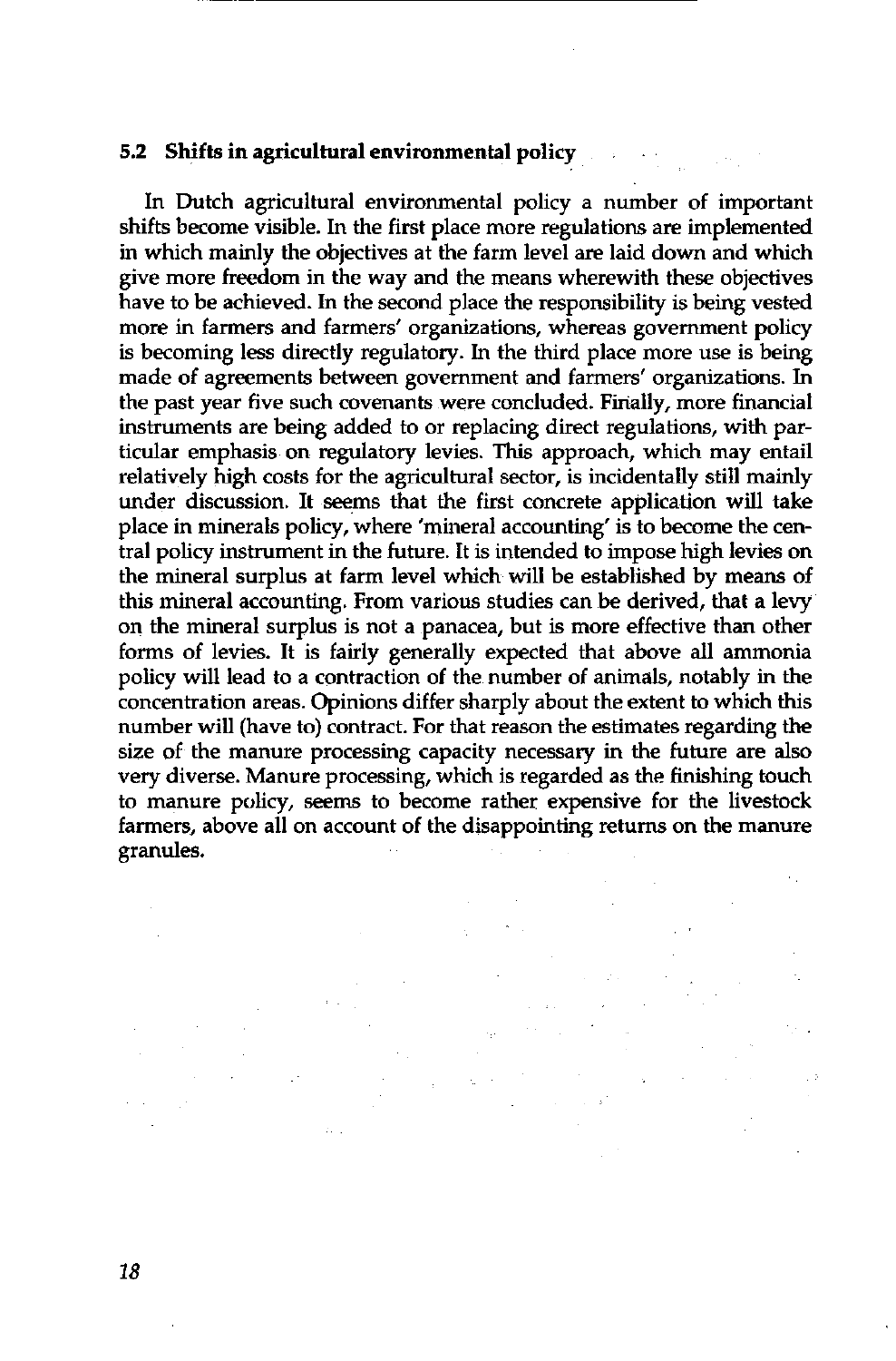# **6. PRODUCTION AND TRADE**

#### **6.1 Production and price formation**

The total production volume of Dutch agriculture and horticulture increased in 1992 by over 5% (Table 6.1). That was considerably more than in the preceding years. The strong growth of production was accompanied by an almost equally great fall in the average selling price. As a result the production value barely increased. Within arable farming there was an increase in production and a fall in prices for all important crops. The prices of food potatoes in particular fell sharply, viz. by 50%. This drop in prices is related to the expansion of the area under potatoes in the EC in recent years, after a trend fall had occurred in the years before. Since 1989 the prices of arable products in the Netherlands have fallen by a quarter.

With the exception of tomatoes, lettuce and a few field vegetables, the production of all kinds of vegetables increased in 1992. Especially vegetables under glass became considerably cheaper, on average nearly 20%.

| Product                      | Value           | Changes in % in relation to previous year |                 |                |         |                 |                |  |  |
|------------------------------|-----------------|-------------------------------------------|-----------------|----------------|---------|-----------------|----------------|--|--|
|                              | (mln.DFL)       | volume                                    |                 |                |         | price           |                |  |  |
|                              | 1991<br>(prov.) | 1990                                      | 1991<br>(prov.) | 1992<br>(est.) | 1990    | 1991<br>(prov.) | 1992<br>(est.) |  |  |
| Arable products              | 3,110           | 4.6                                       | $-4.7$          | 9.0            | $-9.4$  | 4.0             | $-14.0$        |  |  |
| Milk                         | 8,550           | $-1.8$                                    | $-2.1$          | $-1.0$         | $-10.0$ | 1.1             | 1.5            |  |  |
| Meat and eggs                | 13,880          | 3.4                                       | 2.9             | 1.5            | $-7.6$  | $-1.6$          | $-1.0$         |  |  |
| Vegetables and fruit         | 5,170           | 6.8                                       | 1.7             | 26.0           | 6.7     | 79              | $-17.5$        |  |  |
| Cut flowers                  | 3,880           | 3.7                                       | 1.9             | 5.0            | 3.5     | 6.8             | $-6.0$         |  |  |
| Pot plants                   | 2,190           | 4.0                                       | 7.3             | $-4.4$         | 4.8     | 15              | $-4.0$         |  |  |
| Other horticultural products | 1,630           | 11.8                                      | 7.5             | 0.0            | $-4.0$  | 24              | 3.0            |  |  |
| Total/Average                | 38.410          | 3.2                                       | 1.4             | 5.5            | $-4.4$  | 1.3             | $-4.0$         |  |  |

*Table 6.1 Development of volume and prices of agricultural and horticultural production*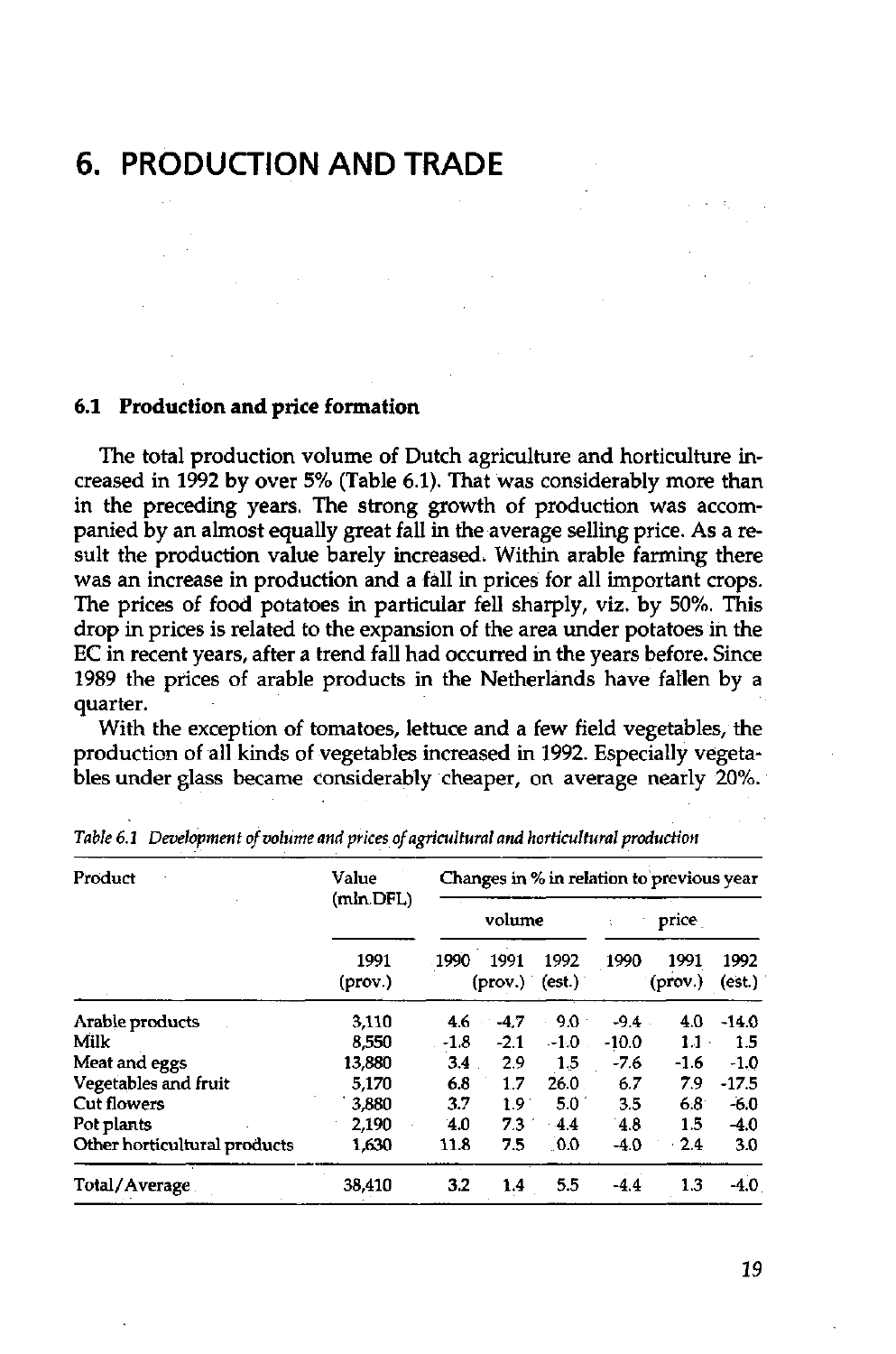The fruit harvest more than doubled in respect of the very small frost-damaged harvest in 1991. The average price of fruit fell by nearly 70%. The production of practically all ornamental products increased further. Only flower bulb production was a few percent lower than in 1991. Flowers and plants became on average about 5% cheaper, but the prices of tree nursery products and flower bulbs rose somewhat. Milk production was again somewhat lower, but the price of milk worked out one percent higher. The production of beef, sheepmeat and eggs was less, whereas that of veal, pigmeat and poultrymeat increased. Beef and veal became more expensive, but the other kinds of meat showed price drops of 2 to 5%. The average price of eggs even fell by more than 10%.

#### **6.2 Imports and exports of agricultural products and food**

In 1992 the Netherlands exported 63.5 billion guilders' worth of agricultural products and food, whereas imports amounted to 37.3 billion guilders (Table 6.2). The agricultural trade balance thus worked out at 26.2 billion guilders, which was somewhat lower than in 1991. In a period of over 10 years the agricultural trade balance has more than doubled. The surplus in the trade with other EG countries increased in that period from nearly 16 billion guilders to over 26 billion guilders. Agricultural trade with non-EC countries displayed a deficit of more than 4 billion guilders at the beginning of the eighties, but that has meanwhile practically disappeared. The principal contribution to the increase in the agricultural trade balance in the past ten years was made by horticultural products, of which the trade surplus grew from 5 billion guilders to 11 billion guilders. In addition the food, drink and tobacco industry made a major contribution; among others the balance of bakery products, potato products, tobacco products and tropical products such as coffee and cocoa has considerably increased. The trade balance of animal products has grown to only a limited extent.

The slight decrease in the agricultural trade balance in 1992 was entirely the result of volume effects: the volume of agricultural imports increased by 8.5% and that of the exports by less than 4% (Table 6.2). The average price of the imports fell by over 1.5% and that of the exports by over 0.5%. A striking feature of the imports was the strong growth in volume of among others vegetables (+10%), cut flowers (+18%), live cattle and pigs (+13%), beef and veal (+14%) and margarine, fats and oils (+14%). On the export side a strong increase in volume could be noted for feeding stuff (+10%), fresh vegetables (+6%), live cattle and pigs (+43%) and poultrymeat (+8%). The growth in dairy exports was confined to 3% and that of potatoes and eggs fell by 7% and 4% respectively. Remarkably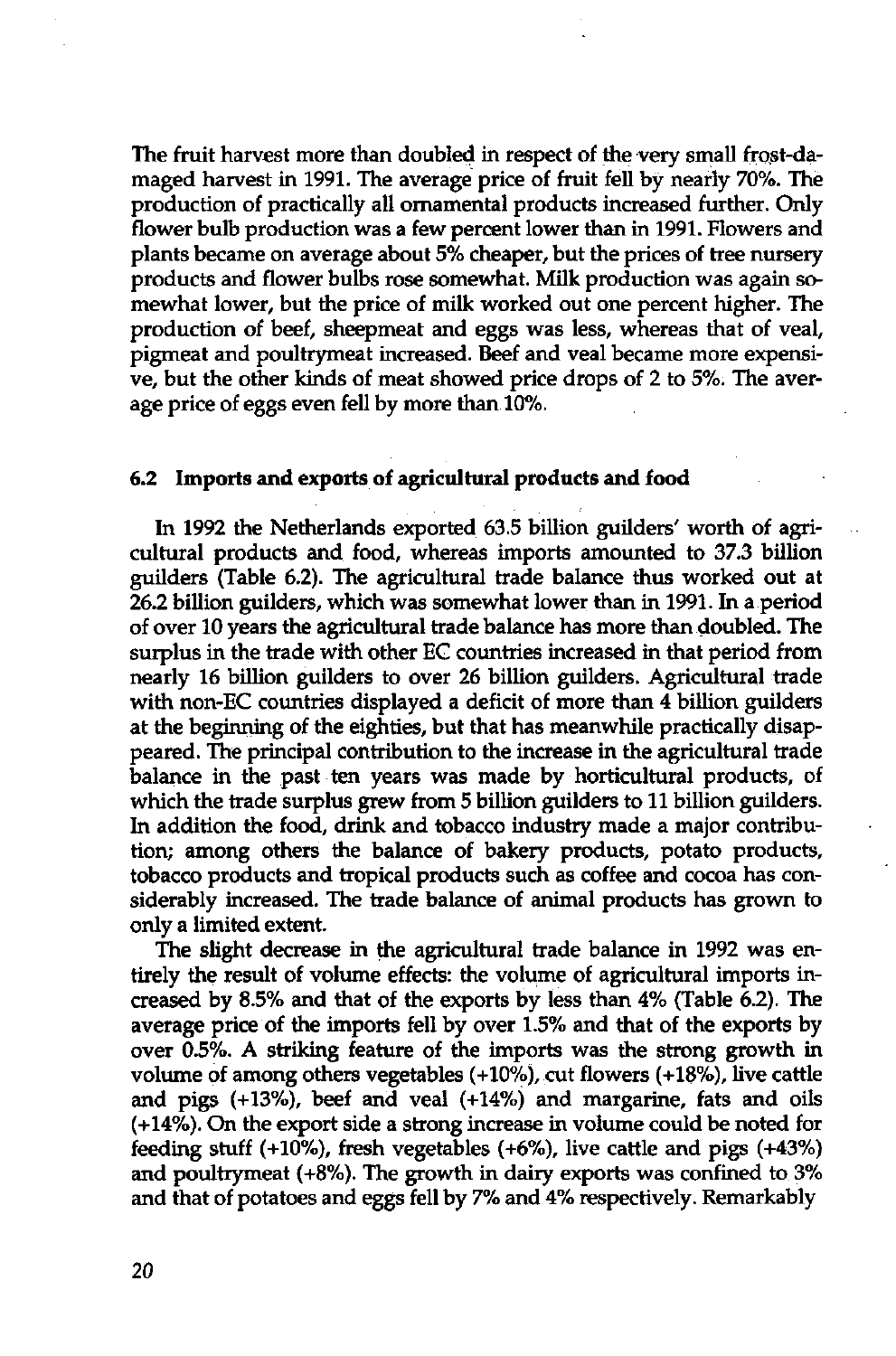|                             | Value<br>(1,000 mln.DFL) year |            |        |         | Changes in % in relation to previous |         |  |
|-----------------------------|-------------------------------|------------|--------|---------|--------------------------------------|---------|--|
|                             | world                         | from<br>ЕC |        | world   |                                      | EG      |  |
|                             |                               |            | volume | price   | volume                               | price   |  |
| Imports                     |                               |            |        |         |                                      |         |  |
| Arable products             | 9.4                           | 6.7        | 5.4    | $-1.8$  | 3.9                                  | $-2.3$  |  |
| Horticultural products      | 4.2                           | 2.4        | 4.3    | $-1.1$  | 5.6                                  | $-5.0$  |  |
| Animal products             | 7.8                           | 7.2        | 12.1   | 3.4     | 12.8                                 | 3:1     |  |
| Other agricultural products | 15.9                          | 7.5        | 9.8    | $-4.1$  | 14.9                                 | $-4.4$  |  |
| Total/Average               | 37.3                          | 23.8       | 8.5    | $-1.7$  | 10.1                                 | $-1.7$  |  |
| Exports                     |                               |            |        |         |                                      |         |  |
| Arable products             | 10.3                          | 7.3        | 4.6    | $-0.4$  | 5.4                                  | $-0.9$  |  |
| Horticultural products      | 15.2                          | 12.6       | 6.3    | $-12.0$ | 3.8                                  | $-10.2$ |  |
| Animal products             | 20.6                          | 17.4       | 4.9    | 1.1     | 4.6                                  | 1.0     |  |
| Other agricultural products | 17.4                          | 13.3       | 1.7    | $0.9 -$ | $-1.4$                               | 2.3     |  |
| Total/Average               | 63.5                          | 50.5       | 3.8    | $-0.7$  | 2.8                                  | $-0.5$  |  |

*Table 6.2 Imports, and exports of agricultural products in 1992* 

enough, the export value of horticultural products displayed a decline for the first time since 1953.

Nearly 80% of Dutch agricultural exports in 1992 went to EC countries: at the beginning of the eighties that was approximately 75%. Particularly agricultural exports to the southern member states have increased relatively strongly. But yet Germany, with a share of around 30% which has remained about stable in the course of the years, remains by far the most important customer. Of the groups of countries outside the EC, the EFTA countries and the last few years also the East European countries have shown a growing share in Dutch agricultural exports, although the shares of these groups remain small at 4.5% and 2.5% respectively. The relative importance of the USA and the Arab countries as customers for Dutch agricultural products has been declining in recent years.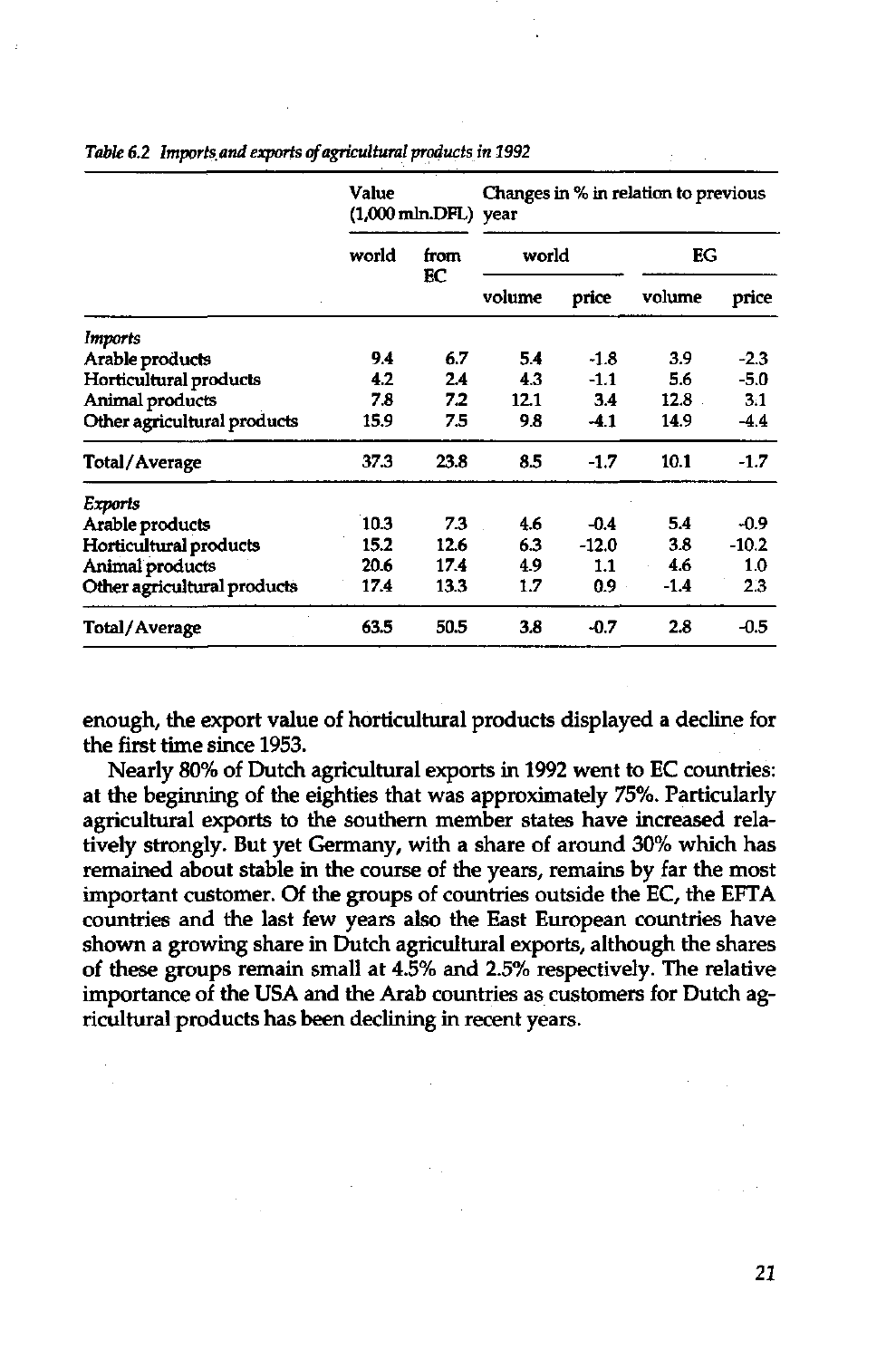### **7. RESULTS OF SECTORS AND HOLDINGS**

### **7.1 Returns and costs of the arable and livestock sector**

The production value of agriculture (arable and livestock farming) in 1991/92 was barely higher than in the year before (Table 7.1). The volume dropped slightly, while the prices on average remained practically unchanged. As regards the volume, a reduction occurred with respect to milk, pigs, eggs and arable products, and an increase of beef, veal and poultrymeat. The prices in calf fattening and pig fanning shot up, whereas in arable farming and poultry fattening they fell and in cattle farming remained about the same. The value of the non-factor costs increased, at a somewhat smaller consumption, by 1-2%, among other things through the higher prices of feed and services. The result of these developments was a slight drop in the net value added by 1%. The value of the factor costs rose by 1.5%, above all through the higher price of labour. The volume of the factor costs decreased and interest rates fell. This resulted in a 68% coverage of the factor costs by the value added, which was barely less than in 1990/91.

|                                    |                  | Value (mln.DFL)    |                   | Changes in % relation to previous year |                  |                  |                 |  |  |
|------------------------------------|------------------|--------------------|-------------------|----------------------------------------|------------------|------------------|-----------------|--|--|
|                                    | $\ddotsc$        |                    |                   | volume                                 |                  | price            |                 |  |  |
|                                    | 1990/91          | 1991/92<br>(prov.) | 1992/93<br>(est.) | 91/92<br>(prov.)                       | 92/93<br>(est.)  | 91/92<br>(prov.) | 92/93<br>(est.) |  |  |
| <b>Returns</b><br>Non-factor costs | 25.420<br>17.465 | 25,600<br>17,730   | 24.285<br>17.655  | -1.5<br>-1.5                           | 1.0<br>$-0.5$    | 2.0<br>3.0       | $-6.0$<br>0.5   |  |  |
| Net value added                    | 7.955            | 7.870              | 6.630             | $-1.0$                                 | 4.5              | 0.0              | $-19.5$         |  |  |
| <b>Factor costs</b><br>Total costs | 11,455<br>28,920 | 11.630<br>29,360   | 11,840<br>29.495  | $-1.5$<br>$-1.5$                       | $-0.5$<br>$-0.5$ | 3.0<br>3.0       | 2.0<br>1.0      |  |  |

*Table 7.1 Returns and costs of the agricultural sector (exclusive of horticulture)*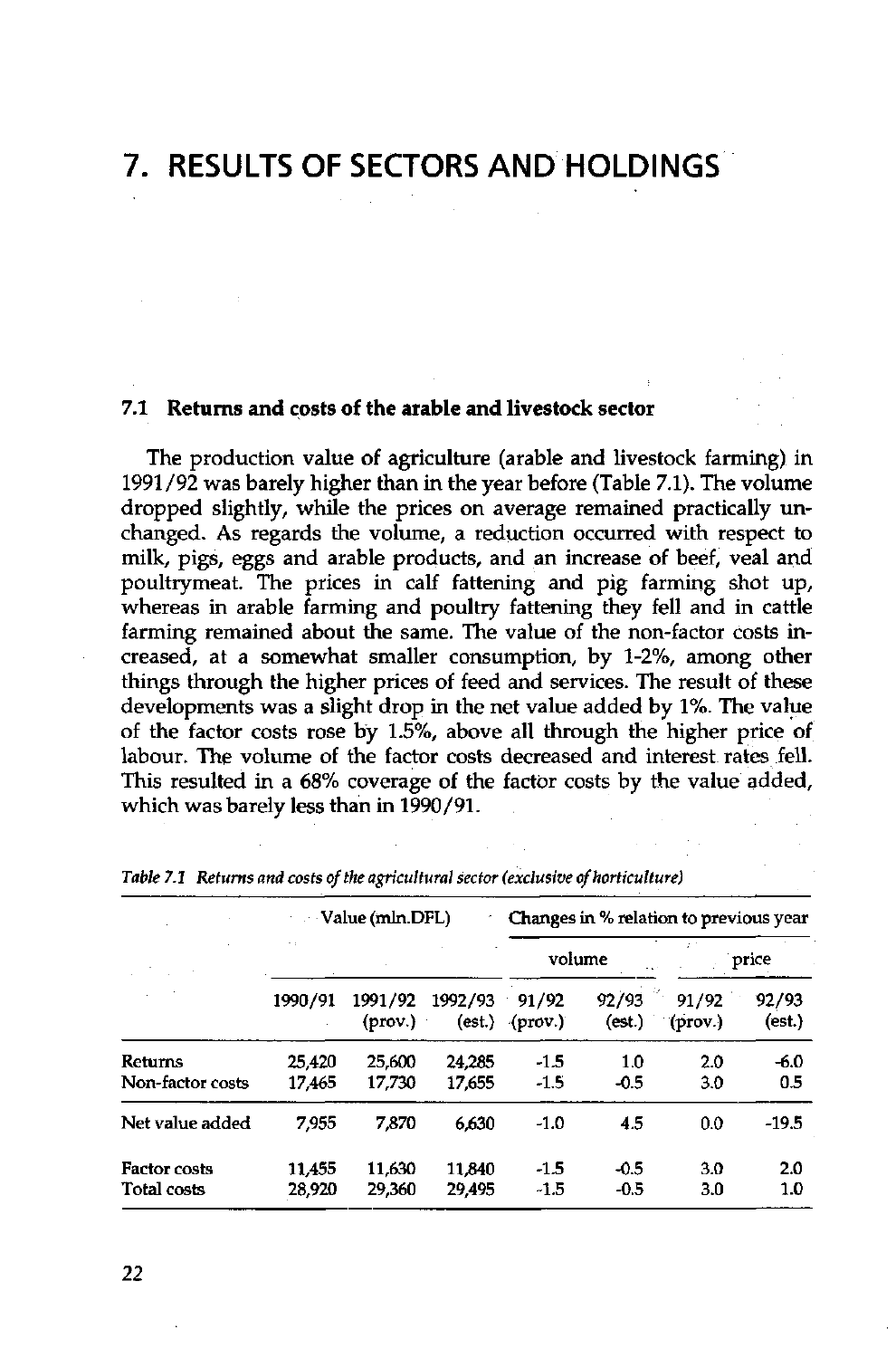In 1992/93 the volume of arable and livestock production increased somewhat (Table 7.1), despite the smaller production of beef and eggs. The average yield price fell by 6%, however, which may be ascribed above all to the sharp price drops in arable and pig farming. In poultry farming too prices fell. Through this state of affairs the total value of production declined by some 5%. The value of the non-factor costs remained practically the same; the fall in feed costs was cancelled out, among other things by higher expenditure on services. The result of these developments was a sharp decline in value added, viz. by about 15%. At somewhat higher factor costs this led to a coverage by the value added to the extent of only 55%. In arable farming and intensive livestock farming in particular the percentage of cover fell sharply.

It would seem that the year 1993/94, which is meanwhile more than half over, will display a recovery for arable farming and a further decline for pig farming, while the results of dairy farming will stay about the same.

#### 7.2 Returns **and** costs of horticulture under glass

The total production value of horticulture under glass increased in 1991 by over 10% in respect of 1990 and as a result passed the eight billion guilders mark for the first time (Table 7.2). This increase in value was the result of a fairly strong growth in volume and an even somewhat stronger improvement of the average price, above all thanks to the approximately 10% higher price of vegetables under glass. The non-factor costs rose by nearly 10%. In particular the more than 13% higher energy consumption

|                             | Value (mln.DFL)                        |      |                | Changes in % in relation to previous year |            |                |                      |            |                     |  |
|-----------------------------|----------------------------------------|------|----------------|-------------------------------------------|------------|----------------|----------------------|------------|---------------------|--|
|                             |                                        |      |                |                                           | volume     |                |                      | price      |                     |  |
|                             | 1990                                   | 1991 | 1992<br>(est.) | 1990                                      | 1991       | 1992<br>(est.) | 1990                 | 1991       | 1992<br>(est.)      |  |
| Returns<br>Non-factor costs | 7,800 8,625 8.140<br>5,050 5,535 5,775 |      |                | 6.0<br>5.5                                | 4.0<br>7.0 | 5.0<br>4.5     | 3.5<br>4.5           | 2.5        | $6.5 - 10.0$<br>0.0 |  |
| Net value added             | 2.750 3.090 2.365                      |      |                | 7.5                                       | $-1.0$     | 6.0            | 1.0                  |            | $13.5 - 28.0$       |  |
| Factor costs<br>Total costs | 3,210 3,365 3,510<br>8,260 8,900 9,285 |      |                | 1.5<br>4.0                                | 4.5<br>6.0 | -1.0<br>2.0    | $9.5^{\circ}$<br>6.5 | 0.5<br>2.0 | 5.5<br>2.0          |  |

*Table 7.2 Returns and costs of horticulture under glass*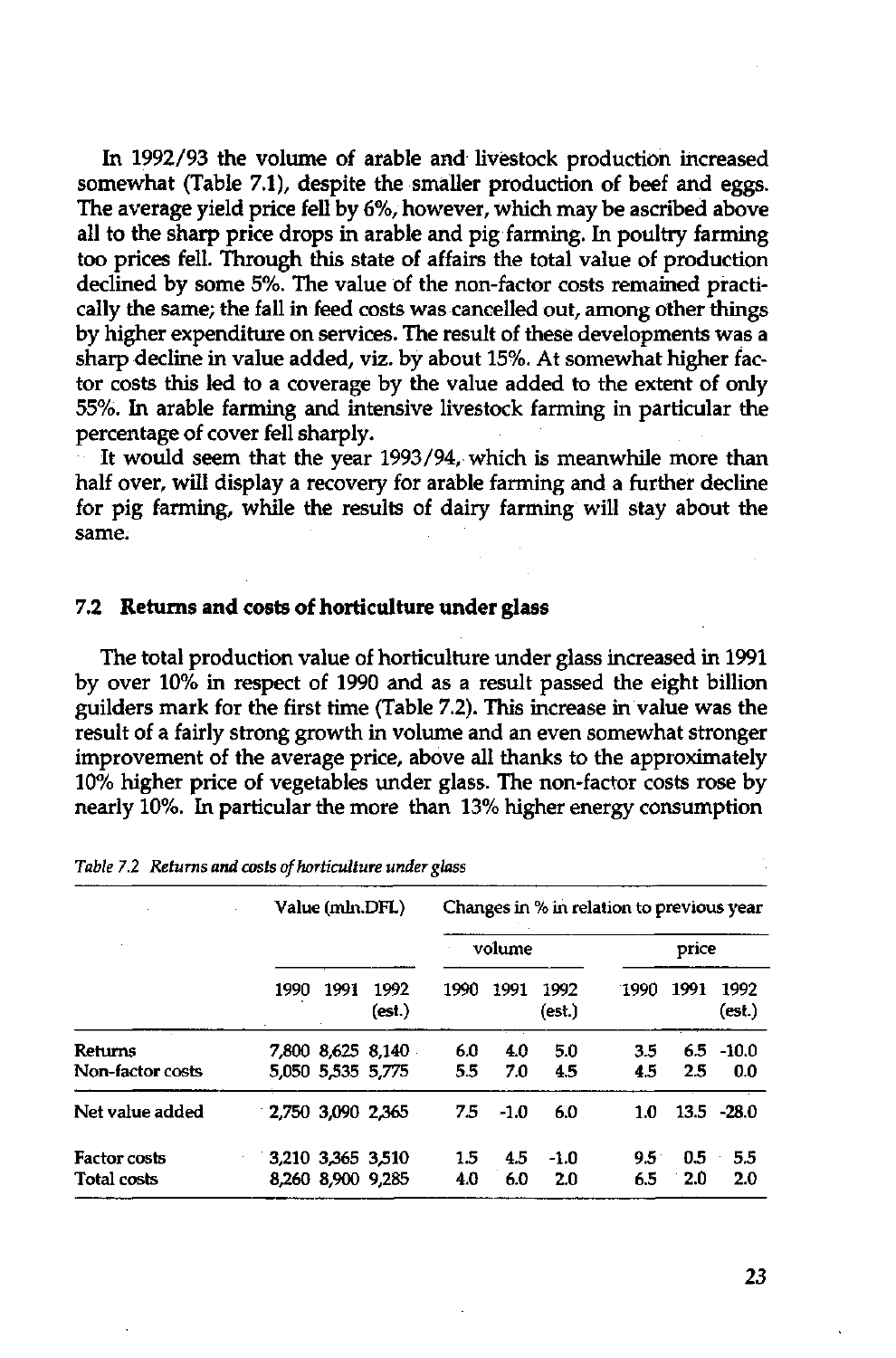contributed to this, but also the use of capital goods increased fairly strongly. The net value added rose as a result of these developments by over 12%, after it had already risen in 1990 by 8-9%. The value of the factor costs displayed an increase of 5%. Higher costs of labour and an expansion of the deployed capital were the major contributors to this development, whereas the considerably lower interest rates had a subduing effect. As a result of all this the factor costs were covered for 92% by the value added. That was six points higher than in 1990.

In 1992 the picture for horticulture under glass was much less favourable. The volume growth more or less continued at the usual rate, but the prices fell on average by 10%. That was accounted for above all by the nearly 20% cheaper vegetables under glass; the price drop of cut flowers and pot plants was confined to about 5%. The production value fell by 5%. The value of the non-factor costs increased by 4-5%, entirely as a result of a greater volume. The net value added fell by nearly a quarter. The factor costs rose again by 4-5%, mainly because of the more expensive labour, and were covered for only two thirds by the value added.

For 1993 a further deterioration of the situation in the glasshouse vegetables sector is dawning, while for cut flower growing there is a stabilization and for pot plant growing a limited recovery.

### **7.3 Results of arable and livestock farms**

On the average farm (arable and livestock farming) an entrepreneurial income was attained of nearly 52,000 guilders per entrepreneur in 1991/92. This was about 8% lower than in 1990/1991. On the larger dairy

|                       | Number<br>of farms<br>in 1991/92 |         | Average entrepreneurial income |         |         |                   |
|-----------------------|----------------------------------|---------|--------------------------------|---------|---------|-------------------|
|                       |                                  | 1988/89 | 1989/90                        | 1990/91 | 1991/92 | 1992/93<br>(est.) |
| Dairy farms           |                                  |         |                                |         |         |                   |
| - larger farms        | 23,200                           | 86.3    | 90.5                           | 61.5    | 47.1    | 56.0              |
| - smaller farms       | 9.270                            | 47.6    | 37.9                           | 18.9    | 19.2    | 21.0              |
| Pig and poultry farms |                                  |         |                                |         |         |                   |
| - larger farms        | 7,150                            | 16.3    | 123.4                          | 103.8   | 122.7   | 37.0              |
| - smaller farms       | 2.400                            | 10.0    | 42.3                           | 30.5    | 54.1    | $-10.0$           |
| Arable farms          |                                  |         |                                |         |         |                   |
| - larger farms        | 8.920                            | 44.5    | 83.0                           | 69.7    | 48.8    | 6.0               |
| - smaller farms       | 1,500                            | 13.3    | 24.9                           | 11.7    | 4.7     | -7.0              |

*Table 7.3 Average entrepreneurial income on farms (x 1,000 DFL per farmer)*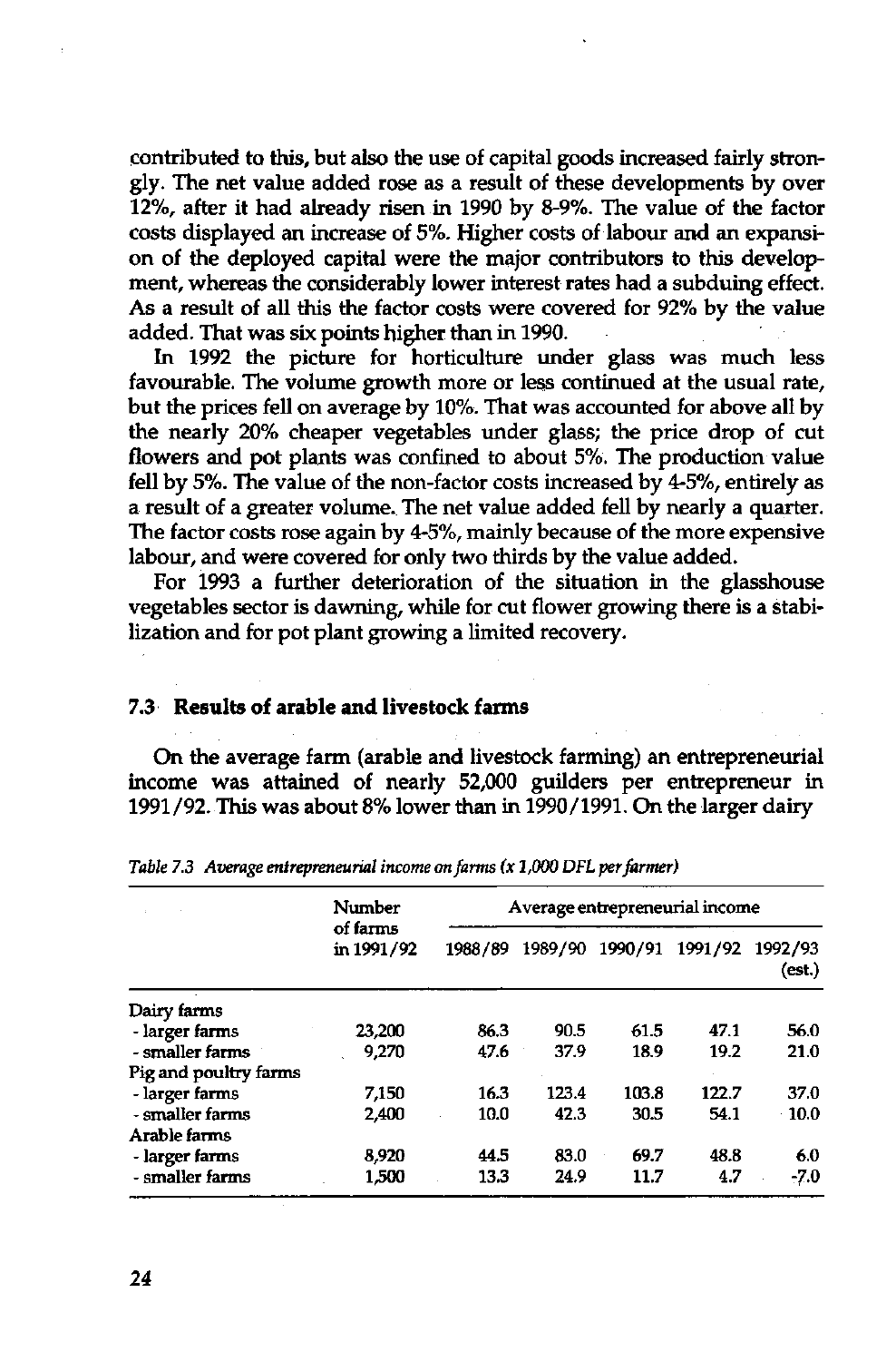and arable farms the average entrepreneurial income fell by 25-30% (Table 7.3). On smaller dairy farms stabilization occurred, but on smaller arable farms a strong decline took place and income ended up at a low level. On the average pig and poultry farm the already rather high income rose further in 1991/92. This rise was accounted for entirely by pig farming, where the results achieved an historic height. In poultry farming the results declined in relation to the exceptionally high level of 1990/91.

The estimates for 1992/93 come down to a strong further drop in entrepreneurial income on farms, viz. by about a third to an average of some 35,000 guilders per entrepreneur. Above all the arable farms showed particularly poor results; on the smaller arable farms the average entrepreneurial income was even negative (Table 7.3). The entrepreneurial incomes on pig and poultry farms likewise displayed a sharp fall, but due to the favourable starting level they remained clearly higher than on the arable farms. The decrease related above all to pig breeding and the layer sector, but in pig and poultry fattening there was also a rather strong decline in the results. The entrepreneurial incomes on the dairy farms showed a recovery of 10-20%.

### **7.4 Results of horticultural holdings**

The year 1991 yielded a varied picture as regards the results of the different types of horticultural holdings: a strong rise for the glasshouse vegetable holdings and the flower bulb holdings, a limited improvement

|                            | Number of<br>holdings<br>in 1991 | Average entrepreneurial income |       |       |       |                |
|----------------------------|----------------------------------|--------------------------------|-------|-------|-------|----------------|
|                            |                                  | 1988                           | 1989  | 1990  | 1991  | 1992<br>(est.) |
| <b>Glasshouse holdings</b> |                                  |                                |       |       |       |                |
| with mainly:               |                                  |                                |       |       |       |                |
| - vegetables               | 3.130                            | 73.9                           | 81.2  | 92.6  | 111.6 | $-23.0$        |
| - cut flowers              | 3,440                            | 91.8                           | 56.6  | 62.6  | 68.6  | 42.0           |
| - pot plants               | 920                              | 115.0                          | 112.8 | 116.8 | 89.9  | 60.0           |
| Field vegetable growers    | 1,010                            | 23.3                           | 53.3  | 80.9  | 34.7  | 29.7           |
| Tree nurseries *)          | 1.050                            | 85.7                           | 84.6  | 90.0  | 94.0  |                |
| Fruit growers              | 1.250                            | 32.9                           | 41.3  | 71.1  | 79.2  | 16.5           |
| Flower bulb growers        | 1.340                            | 69.2                           | 46.7  | 64.5  | 89.0  | 76.9           |
| Mushroom growers           | 580                              | 68.2                           | 92.8  | 63.2  | 31.1  | 0.9            |

*Table 7.4 Average entrepreneurial income on horticultural holdings (x 1,000 DFL per entrepreneur)* 

*\*) 1988 = 1988/89 etc.*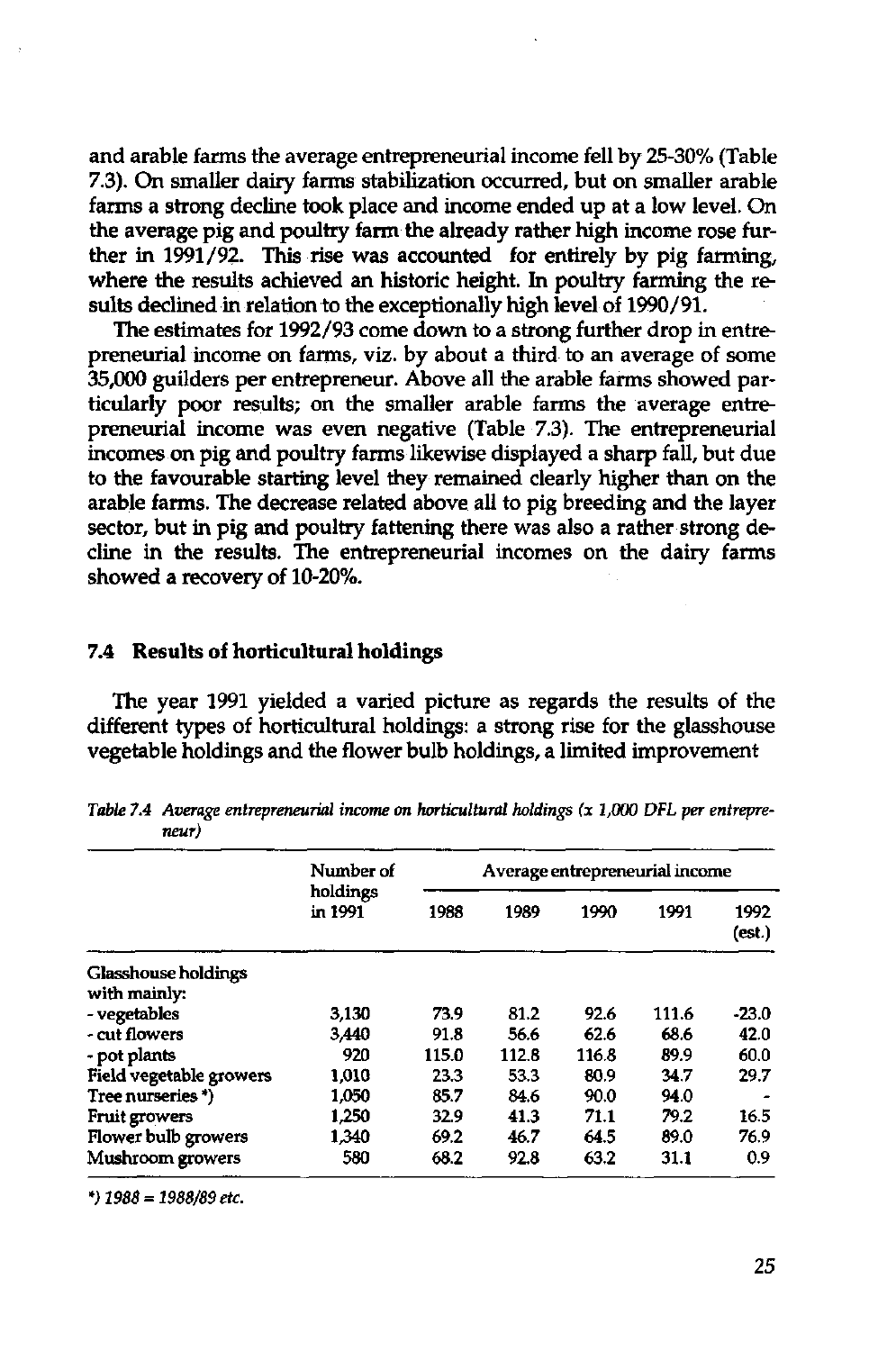for the cut flower growers, the tree nurseries and the fruit growers, and a more or less strong decline for the pot plant holdings, the mushroom growers and the field vegetable holdings (Table 7.4). For the average glasshouse holding an entrepreneurial income of nearly 89,000 guilders per entrepreneur was registered. This was 9% higher than in 1990.

For 1992 the picture is less varied, in the sense that all the individual types of horticultural holdings showed a deterioration in the results, though in differing degrees. The sharpest decline occurred on the glasshouse vegetable holdings, where the average entrepreneurial income was even negative (Table 7.4). This had never happened before. For the cut flower growers a drop in the average entrepreneurial income of 40% has been estimated and for the pot plant growers a decline of over 30%. For the average glasshouse holding an entrepreneurial income of nearly 20,000 guilders may be calculated, which is extremely low for these holdings. The results of the field vegetable holdings showed a limited decline and thus remained low. The fruit growers suffered a very strong drop, as did the mushroom growers. In the latter group the average entrepreneurial income was about nil. The best results were achieved in 1992 by the flower bulb growers.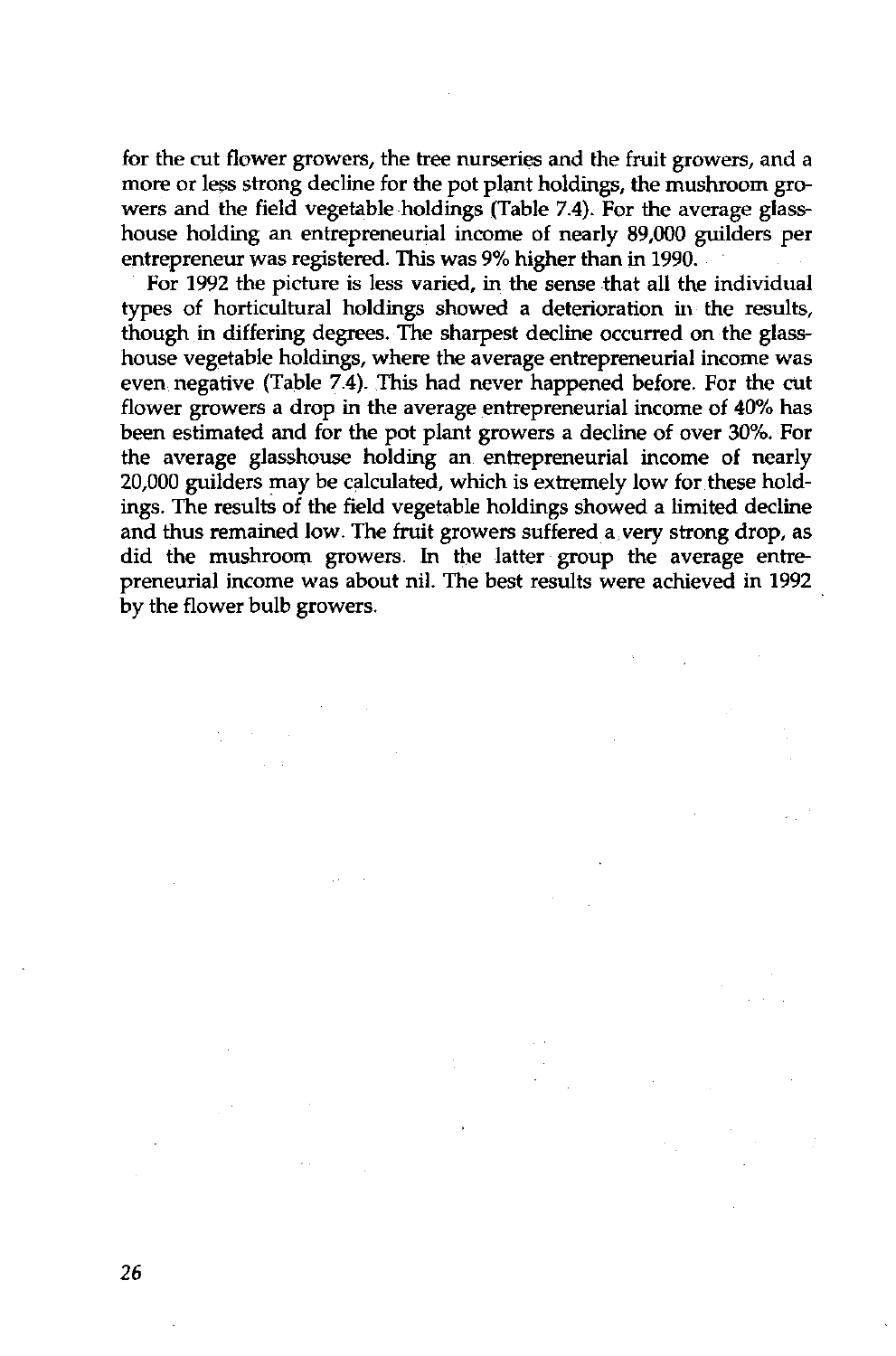# **8. INCOME, FINANCING AND INVESTMENTS**

#### **8.1 Arable and livestock farms**

 $\lambda$  ,  $\lambda$  ,  $\lambda$  ,  $\lambda$  ,  $\lambda$  ,  $\lambda$ 

In connection with the declining farm profits the family farm income of the average farm in 1991/92 fell by about 5% to over 67,000 guilders per farmer (Table 8.1). On arable farms this income averaged about 52,000 guilders, on dairy farms approximately 56,000 guilders and on pig and poultry farms over 120,000 guilders. After adding the income from outside the farm and after deducting the paid taxes and social security payments a disposable income of 66,000 guilders resulted for the average farm. This was over 10% lower than in 1990/91. Barely 17,000 guilders could be saved out of this income, as against over 24,000 guilders in the previous year. Because of the lower savings, which were accompanied by higher depreciation, the total amount of private financial resources of the joint farmers decreased from 4.6 billion guilders in 1990/91 to 4.4 billion guilders in 1991/92. In addition, on balance the farmers borrowed over a billion guilders more. Per farm this was on average about 15,500 guilders (Table 8.1). Some two thirds of the total available funds were used for investments in the farm, which averaged over 83,000 guilders. This was clearly more than in previous years. Farmers invested above all higher

|                                   | 1988/89 | 1989/90 | 1990/91 | 1991/92 1992/93 | (est.) |
|-----------------------------------|---------|---------|---------|-----------------|--------|
| Family farm income                | 71.0    | 96.2    | 71.3    | 67.4            | 52.0   |
| Total family income               | 85.1    | 111.5   | 89.8    | 86.0            | 70.0   |
| Disposable income                 | 74.4    | 101.6   | 73.7    | 66.0            | 52.0   |
| Savings                           | 28.4    | 53.2    | 24.3    | 16.8            | 3.0    |
| Total private financial resources | 62.0    | 90.6    | 62.3    | 58.6            |        |
| Increase in outside capital       | 7.4     | $-0.3$  | 12.6    | 15.6            |        |
| Gross investments in holdings *)  | 75.8    | 76.8    | 73.1    | 83.5            | ٠      |

*Table 8.1 Income, savings and investments on farms (X 1,000 DFL per farmer)* 

*\*)x 1,000 DFL per farm.* 

*27*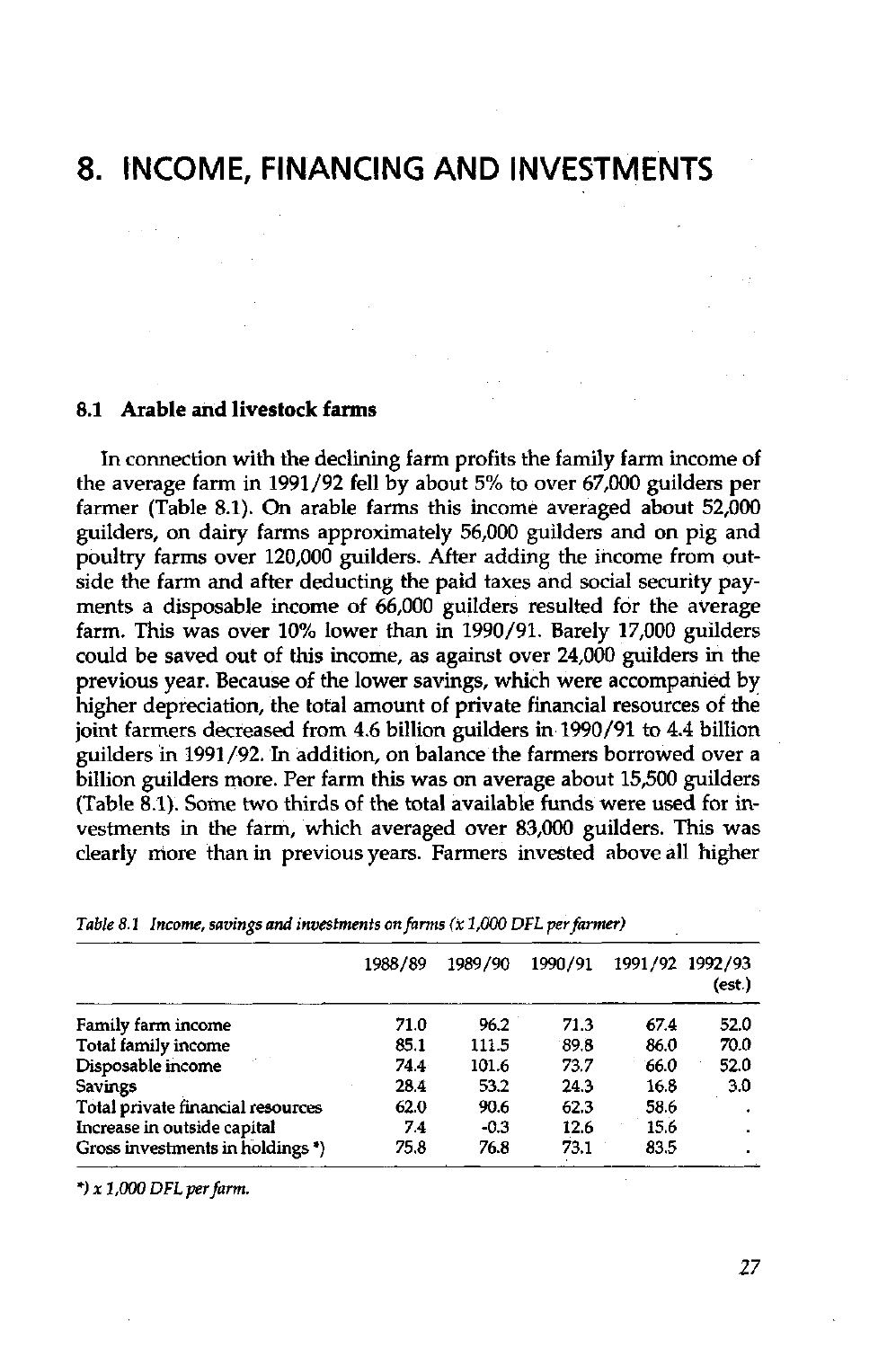amounts in land and in milk quota, but the investments in buildings and machinery were also well up to level.

For 1992/93 the family farm income of the average farm has been estimated at 52,000 guilders, that is to say nearly a quarter lower than in 1991/92 (Table 8.1). On the average arable farm this income was nearly 80% lower than in 1991/92 and came down to 12,000 guilders. Pig and poultry farms saw their average family farm income fall from over 120,000 guilders to on estimate 43,000 guilders per farmer. Only on the dairy farms a rise of income occurred, namely by about 10% to on average over 60,000 guilders. The savings of the arable farms and the pig and poultry farms were on average highly negative, but those of the dairy farms showed a strong recovery.

#### **8.2 Glasshouse holdings**

The family farm income of the average glasshouse holding rose in 1991 by 7% in relation to 1990 and came down to 101,600 guilders per entrepreneur (Table 8.2). On the glasshouse vegetable holdings this income increased from over 103,000 guilders to nearly 120,000 guilders and on the cut flower holdings from nearly 81,000 guilders to 84,000 guilders, whereas on the pot plant holdings it fell from over 115,000 guilders to over 106,000 guilders. Because non-farm income remained more or less the same and because paid taxes increased sharply, the disposable income of all glasshouse holdings rose in 1991 by only a few percent. Of the average disposable income of over 93,000 guilders an amount of 32,500 guilders was saved, which was the same as in 1990. Through the higher depreciation the available amount of private financial resources of the joint glasshouse holdings increased by over 100 million guilders to a total

| .                                 |       |       |          |       |                |
|-----------------------------------|-------|-------|----------|-------|----------------|
|                                   | 1983  | 1939  | 1990     | 1991  | 1992<br>(est.) |
| Family income from holding        | 100.9 | 87.9  | 95.0     | 101.6 | 32.0           |
| Total family income               | 113.7 | 101.3 | 110.8    | 117.8 | 47.0           |
| Disposable income                 | 86.6  | 71.7  | 91.7     | 93.2  | 24.0           |
| Savings                           | 31.0  | 15.1  | 32.7     | 32.5  | $-39.0$        |
| Total private financial resources | 97.8  | 89.5  | 112.7    | 120.5 |                |
| Increase in outside capital       | 38.2  | 65.5  | $36.2 -$ | 10.9  |                |
| Gross investment in holdings*)    | 167.0 | 179.4 | 172.9    | 151.5 |                |

*Table 8.2 Income, savings and investments on glasshouse holdings (x 1,000 DFL per entrepreneur)* 

*\*) x 1,000 DFL per holding.*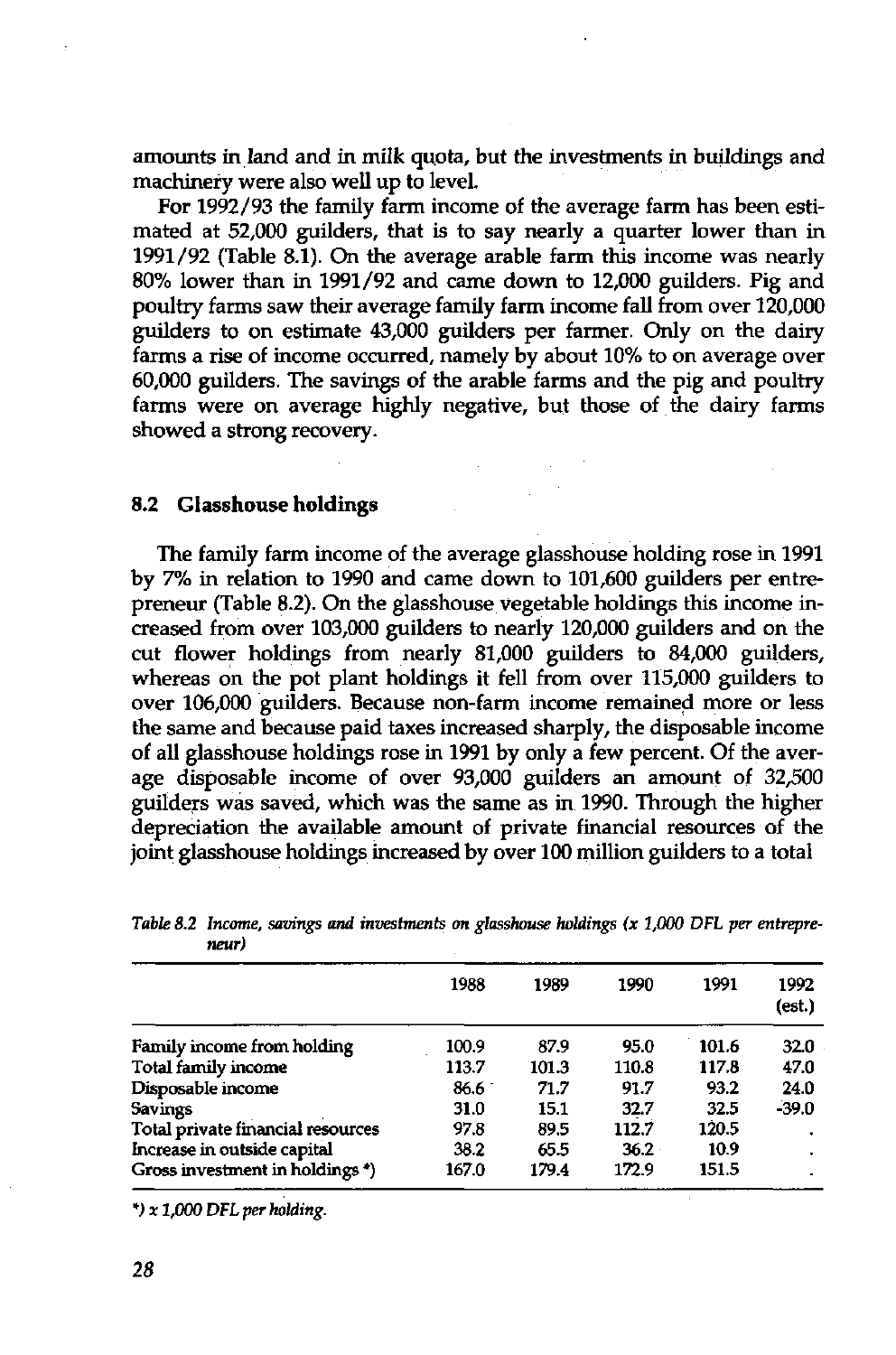of nearly 1.5 billion guilders. In addition some 130 million guilders were borrowed. Per entrepreneur this was nearly 11,000 guilders, which was considerably less than in previous years (Table 8.2). The greater part of the available resources was used for investments, which with an average of more than 150,000 guilders per holding were incidentally over 10% lower than in 1990. Especially in installations and glasshouses the entrepreneurs invested smaller amounts.

According to provisional data the average family farm income of the glasshouse holdings in 1992 came down to 32,000 guilders per entrepreneur. That is therefore a decline of nearly 70% (Table 8.2). Disposable income displayed a similar drop. On average an amount of nearly 40,000 guilders was dissaved. In the past savings in horticulture under glass have occasionally been negative, but never to that extent. The results in 1993 do not seem to be better. Glasshouse vegetable holdings reached rock bottom in 1992, the average family farm income per entrepreneur was 9,000 guilders negative, disposable income was more than 20,000 guilders negative and on average more than 80,000 guilders per entrepreneur was dissaved. On the cut flower holdings disposable income fell by 40% to somewhat less than 50,000 guilders per entrepreneur on average. Here as well savings were negative, namely some 12,000 guilders. On the pot plant holdings savings were still positive, though the average saved amount of 4,000 guilders per entrepreneur was very small. The family farm income of these holdings has fallen by 30% to an average of 75,000 guilders per entrepreneur.